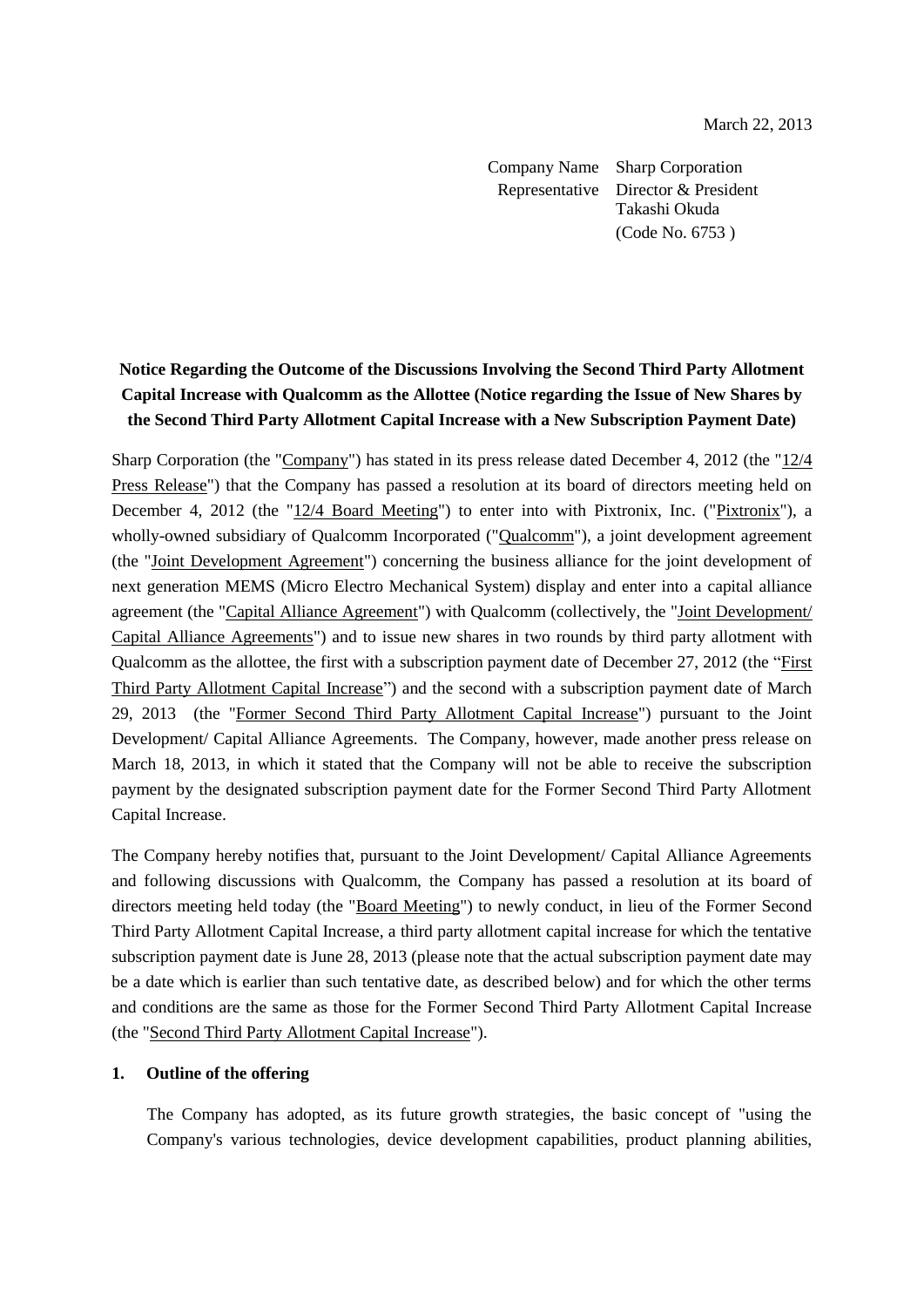sales channels and other strengths to develop products that have unique superiority, impress customers and become a 'Lifestyle Creating Company' that proposes new living styles".

The Company especially focuses on the IGZO liquid crystal display technology (which is used in its small-and-medium-sized LCD business) as the core element of its business in developing new products ahead of its competitors so as to maintain the Company's advantageous position among its competitors in terms of technology, which would enable the Company to expand its line of products and customer base, resulting in an increase in revenue.

As previously explained in the 12/4 Press Release, the Company entered into the Joint Development Agreement to conduct a joint development of the technology to achieve a commercialization of a next generation MEMS display (the "Next-Generation MEMS Display") with the aim of future commercialization by integrating the MEMS display technology owned by Pixtronix (wholly-owned subsidiary of Qualcomm) with the Company's IGZO-TFT technology, and also entered into the Capital Alliance Agreement to ensure the implementation of the Joint Development Agreement.

The Joint Development/ Capital Alliance Agreements provide that the joint development of, and the commercialization process for, the Next-Generation MEMS Display will be conducted in two stages. That is, it was expected that, in the first stage, the Company would conduct the research/development work and capital investments for the development of the Next-Generation MEMS Display and, if the development work related to the commercialization technology of the Next-Generation MEMS Display in the first stage clears certain conditions (meaning the confirmation by both parties of the establishment of the product specifications for display module, the preparation of a plan for the establishment of a pilot line, and the completion of other conditions involving the procurement/establishment of resources and systems/structures necessary for such development work, as well as the Company having achieved (i) an operating profit for the second half of the Company's fiscal year 2012 (the year ending March 31, 2013), (ii) at least JPY 100 billion in net assets on March 31, 2013 and (iii) a minimum JPY 125 billion in cash/deposits as of March 31, 2013 (or, if subscription payment is made prior to March 31, 2013, there are prospects for the achievement of such numbers), collectively, the "Major Conditions Precedent to Additional Investment" , the Company would file an amendment to the securities registration statement (the "Registration Statement Amendment"), and, on condition that the Registration Statement Amendment becomes effective by the subscription payment date (the "Conditions Precedent to Additional Investment"), a third party allotment capital increase would be conducted for the purpose of raising funds to move on to the second stage.

For the purpose of raising the additional funds necessary to move on to the second stage of the joint development project, it had been initially resolved at the 12/4 Board Meeting to conduct the Former Second Third Party Allotment Capital Increase and the Company had also filed the securities registration statement as required for the Former Second Third Party Allotment Capital Increase. Since then, both parties have been working on the joint development process and are now continuing their discussions aimed at confirming the fulfillment of the relevant conditions , but given that both parties have concluded that there may not be enough time to make a careful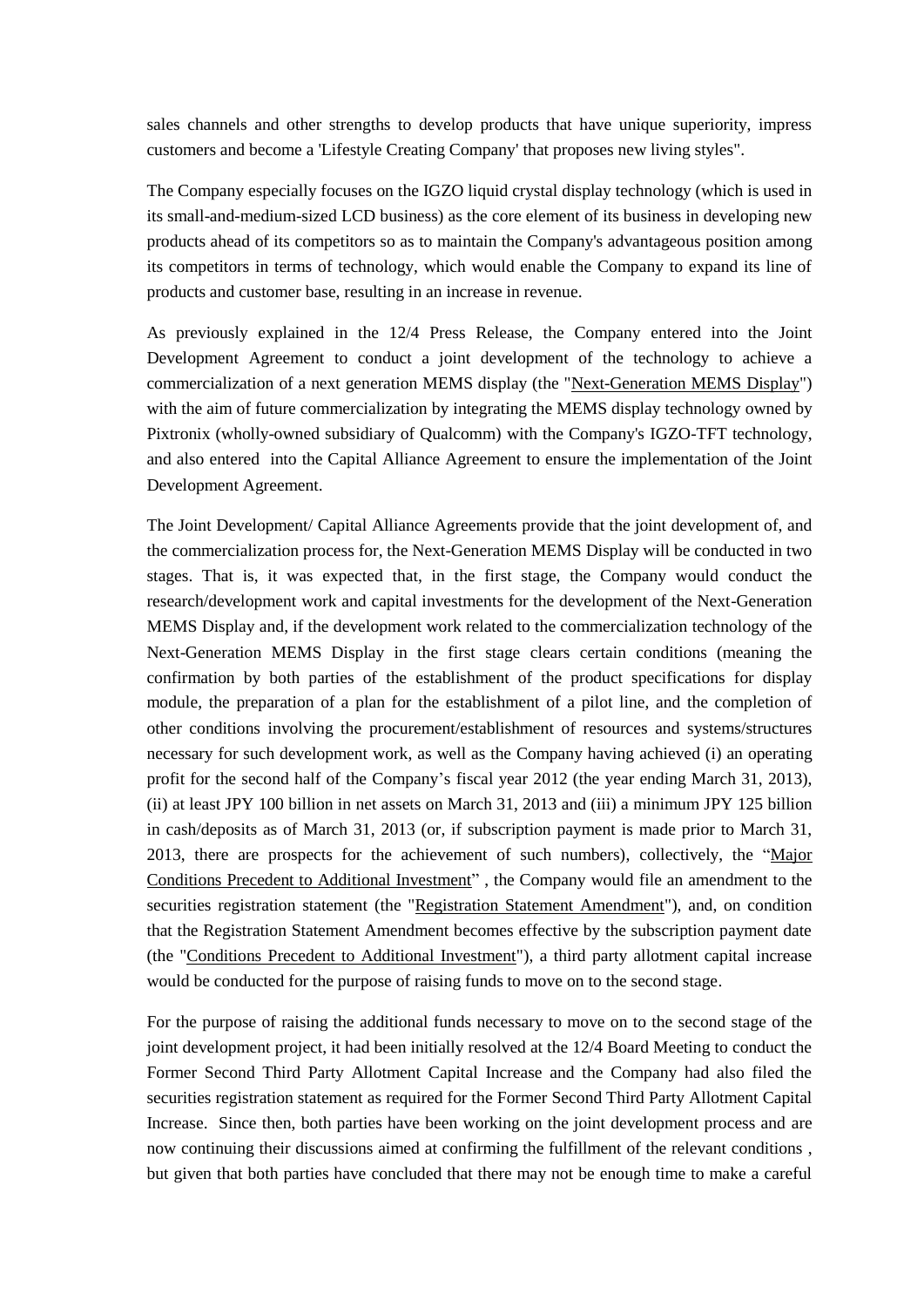decision based on accurate and highly-reliable information and condition in respect of the confirmation of the fulfillment of the Major Conditions Precedent to Additional Investment, it has been decided that the Former Second Third Party Allotment Capital Increase with the subscription payment date being March 29, 2013 should be cancelled, and the relevant securities registration statement was cancelled accordingly on March 22, 2013.

The Joint Development/ Capital Alliance Agreements provide that, if it becomes difficult to fulfill the Major Conditions Precedent to Additional Investment by March 29, 2013, the timing of the commencement of the second stage of the joint development project will be extended by three months to June 30, 2013 and, therefore, the parties held discussions pursuant to such provision and reached an agreement to conduct the Second Third Party Allotment Capital Increase, in lieu of the Former Second Third Party Allotment Capital Increase, as a means of raising the funds necessary for the second stage of the joint development project contemplated in the Joint Development/ Capital Alliance Agreements. As regards the Second Third Party Allotment Capital Increase, it will be conducted on condition that, as set out above and pursuant to the Joint Development/ Capital Alliance Agreements, the Registration Statement Amendment is filed after the confirmation of the fulfillment of the Major Conditions Precedent to Additional Investment, and the Registration Statement Amendment becomes effective by the subscription payment date set out below. If any of the Major Conditions Precedent to Additional Investment is not fulfilled, the Second Third Party Allotment Capital Increase may not take place.

| (1) | Subscription payment<br>date                             | June 28, 2013 (Friday) (Note 1)                                                |
|-----|----------------------------------------------------------|--------------------------------------------------------------------------------|
| (2) | Number of new shares<br>to be issued                     | TBD (Note 2 and 3)                                                             |
| (3) | Issue price                                              | TBD (Note 4)                                                                   |
| (4) | Amount of funds to be<br>raised                          | TBD (Note 5)                                                                   |
| (5) | Method of offering or<br>allotment/<br>Expected allottee | Third party allotment<br>All shares to be issued shall be allotted to Qualcomm |

Second Third Party Allotment Capital Increase: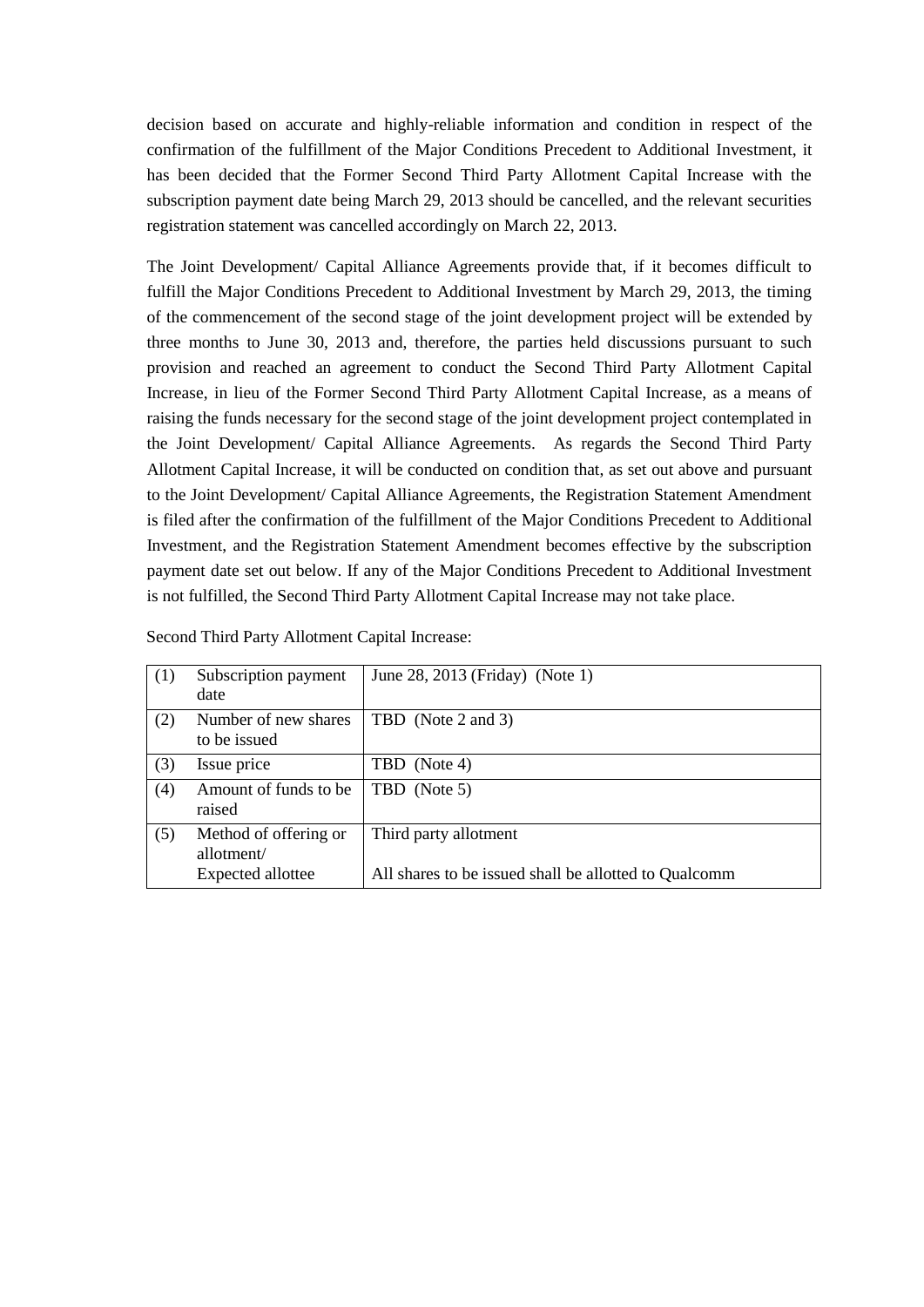| (6) | Other | * It is conditional upon the securities registration statement for |                                                                                                                                                                                                                                                                                                                                                                                                                                                                                                                                                                                                                                                                                                                                                                                                                                                                     |  |  |
|-----|-------|--------------------------------------------------------------------|---------------------------------------------------------------------------------------------------------------------------------------------------------------------------------------------------------------------------------------------------------------------------------------------------------------------------------------------------------------------------------------------------------------------------------------------------------------------------------------------------------------------------------------------------------------------------------------------------------------------------------------------------------------------------------------------------------------------------------------------------------------------------------------------------------------------------------------------------------------------|--|--|
|     |       |                                                                    | the Second Third Party Allotment Capital Increase and the                                                                                                                                                                                                                                                                                                                                                                                                                                                                                                                                                                                                                                                                                                                                                                                                           |  |  |
|     |       |                                                                    | amendment to the securities registration statement (as                                                                                                                                                                                                                                                                                                                                                                                                                                                                                                                                                                                                                                                                                                                                                                                                              |  |  |
|     |       |                                                                    | required under the Financial Instruments and Exchange Law)                                                                                                                                                                                                                                                                                                                                                                                                                                                                                                                                                                                                                                                                                                                                                                                                          |  |  |
|     |       |                                                                    | becoming effective.                                                                                                                                                                                                                                                                                                                                                                                                                                                                                                                                                                                                                                                                                                                                                                                                                                                 |  |  |
|     |       | ∗                                                                  | The terms and conditions of the Second Third Party<br>Allotment Capital Increase were determined by the<br>resolution passed at the Board Meeting, but the number of<br>shares to be issued and the subscription payment date were<br>not determined and, as such, with respect to the Second Third<br>Party Allotment Capital Increase, the "board resolution to<br>determine matters regarding the issue of shares" as required<br>under Article 199, Paragraph 1 of the Companies Act has not<br>been fully obtained. Such board resolution required under<br>Article 199, Paragraph 1 of the Companies Act will be<br>obtained for the Second Third Party Allotment Capital<br>Increase as soon as the number of shares to be issued and the<br>subscription payment date becomes fixed upon the<br>fulfillment of the Major Conditions Precedent to Additional |  |  |
|     |       |                                                                    | Investment.                                                                                                                                                                                                                                                                                                                                                                                                                                                                                                                                                                                                                                                                                                                                                                                                                                                         |  |  |
|     |       | ∗                                                                  | Under the Joint Development/ Capital Alliance Agreements,<br>Qualcomm is obligated to make the subscription payment by                                                                                                                                                                                                                                                                                                                                                                                                                                                                                                                                                                                                                                                                                                                                              |  |  |
|     |       |                                                                    | the subscription payment date, only if the Conditions                                                                                                                                                                                                                                                                                                                                                                                                                                                                                                                                                                                                                                                                                                                                                                                                               |  |  |
|     |       |                                                                    | Precedent to Additional Investment are satisfied by the                                                                                                                                                                                                                                                                                                                                                                                                                                                                                                                                                                                                                                                                                                                                                                                                             |  |  |
|     |       |                                                                    | subscription payment date. If any of the Conditions                                                                                                                                                                                                                                                                                                                                                                                                                                                                                                                                                                                                                                                                                                                                                                                                                 |  |  |
|     |       |                                                                    | Precedent to Additional Investment is not satisfied, the                                                                                                                                                                                                                                                                                                                                                                                                                                                                                                                                                                                                                                                                                                                                                                                                            |  |  |
|     |       |                                                                    | Second Third Party Allotment Capital Increase will not be                                                                                                                                                                                                                                                                                                                                                                                                                                                                                                                                                                                                                                                                                                                                                                                                           |  |  |
|     |       |                                                                    | conducted. For details, please refer to the sections below.                                                                                                                                                                                                                                                                                                                                                                                                                                                                                                                                                                                                                                                                                                                                                                                                         |  |  |

Note 1. The tentative subscription payment date has been determined as set out above. The actual subscription payment date will be determined on the date when, after the fulfillment of the Major Conditions Precedent to Additional Investment, the board of directors of the Company determines the number of new shares to be issued and the issue price in accordance with the calculation formula set forth in Notes 3 and 4 below (the "Final Terms Determination Date"). In this respect, as stated above, although the parties are still continuing their discussions regarding the fulfillment of the Major Conditions Precedent to Additional Investment, it is not clear to the parties at this stage when the Major Conditions Precedent to Additional Investment would be fulfilled. Accordingly, the parties have decided, after taking into account the outcome of the discussion between the parties, that the tentative subscription payment date would be June 28, 2013, which is the last business day of the grace period for moving on to the second state of the joint development project as set forth in the Joint Development/ Capital Alliance Agreements (June 29, 2013 and June 30, 2013 are non-business days for financial institutions in Japan and are therefore excluded, since financial institutions do not accept subscription payments on non-business days). Notwithstanding such tentative subscription payment date, if the fulfillment of the Major Conditions Precedent to Additional Investment is confirmed prior to such tentative subscription payment date, the Registration Statement Amendment will be filed as soon as possible, and the Second Third Party Allotment Capital Increase will be conducted promptly after the Registration Statement Amendment becomes effective. We prepared the following chart setting out the subscription payment date, which varies according to the timing of the Final Terms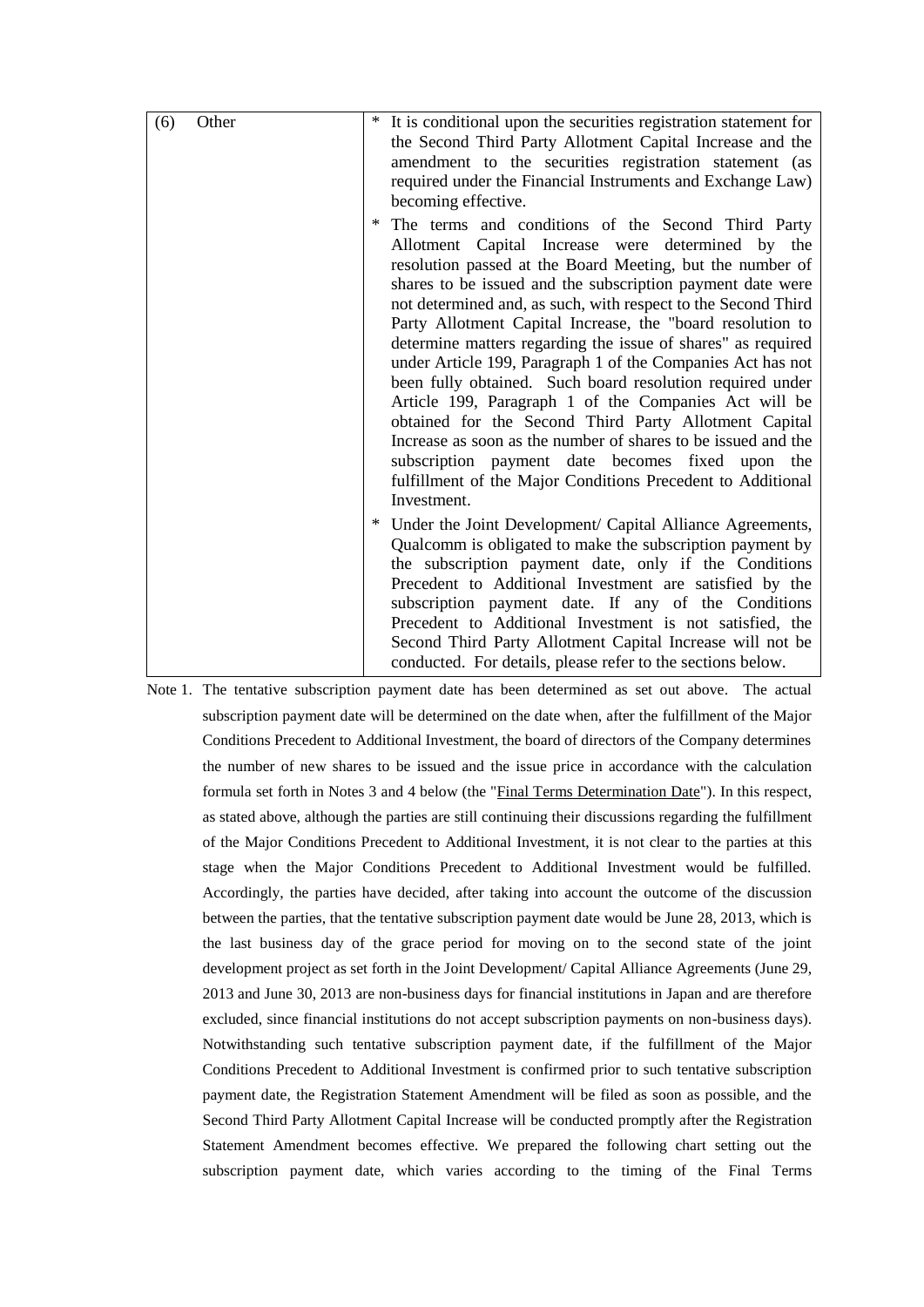Determination Date (starting with the date on the top, by which we believe the parties would be able to confirm the relevant matters regarding the Conditions Precedent to Major Additional Investment in the manner reasonably satisfactory to the parties based on accurate and highlyreliable information and condition).

| <b>Final Terms Determination Date</b> | <b>Subscription Payment Date</b> |
|---------------------------------------|----------------------------------|
| March 23, 2013 to March 25, 2013      | April 10, 2013                   |
| March 26, 2013                        | April 11, 2013                   |
| March 27, 2013                        | April 12, 2013                   |
| March 28, 2013 and March 29, 2013     | April 15, 2013                   |
| March 30, 2013 to April 1, 2013       | April 17, 2013                   |
| April 2, 2013                         | April 18, 2013                   |
| April 3, 2013                         | April 19, 2013                   |
| April 4, 2013 and April 5, 2013       | April 22, 2013                   |
| April 6, 2013 to April 8, 2013        | April 24, 2013                   |
| April 9, 2013                         | April 25, 2013                   |
| April 10, 2013                        | April 26, 2013                   |
| April 11, 2013 and April 12, 2013     | April 30, 2013                   |
| April 13, 2013 to April 15, 2013      | May 1, 2013                      |
| April 16, 2013                        | May 2, 2013                      |
| April 17, 2013 to April 19, 2013      | May 7, 2013                      |
| April 20, 2013 to April 22, 2013      | May 8, 2013                      |
| April 23, 2013                        | May 9, 2013                      |
| April 24, 2013                        | May 10, 2013                     |
| April 25, 2013 and April 26, 2013     | May 13, 2013                     |
| April 27, 2013 to April 30, 2013      | May 16, 2013                     |
| May 1, 2013                           | May 17, 2013                     |
| May 2, 2013                           | May 20, 2013                     |
| May 3, 2013 to May 7, 2013            | May 23, 2013                     |
| May 8, 2013                           | May 24, 2013                     |
| May 9, 2013 and May 10, 2013          | May 27, 2013                     |
| May 11, 2013 to May 13, 2013          | May 29, 2013                     |
| May 14, 2013                          | May 30, 2013                     |
| May 15, 2013                          | May 31, 2013                     |
| May 16, 2013 and May 17, 2013         | June 3, 2013                     |
| May 18, 2013 to May 20, 2013          | June 5, 2013                     |
| May 21, 2013                          | June 6, 2013                     |
| May 22, 2013                          | June 7, 2013                     |
| May 23, 2013 and May 24, 2013         | June 10, 2013                    |
| May 25, 2013 to May 27, 2013          | June 12, 2013                    |
| May 28, 2013                          | June 13, 2013                    |
| May 29, 2013                          | June 14, 2013                    |
| May 30, 2013 and May 31, 2013         | June 17, 2013                    |
| June 1, 2013 to June 3, 2013          | June 19, 2013                    |
| June 4, 2013                          | June 20, 2013                    |
| June 5, 2013                          | June 21, 2013                    |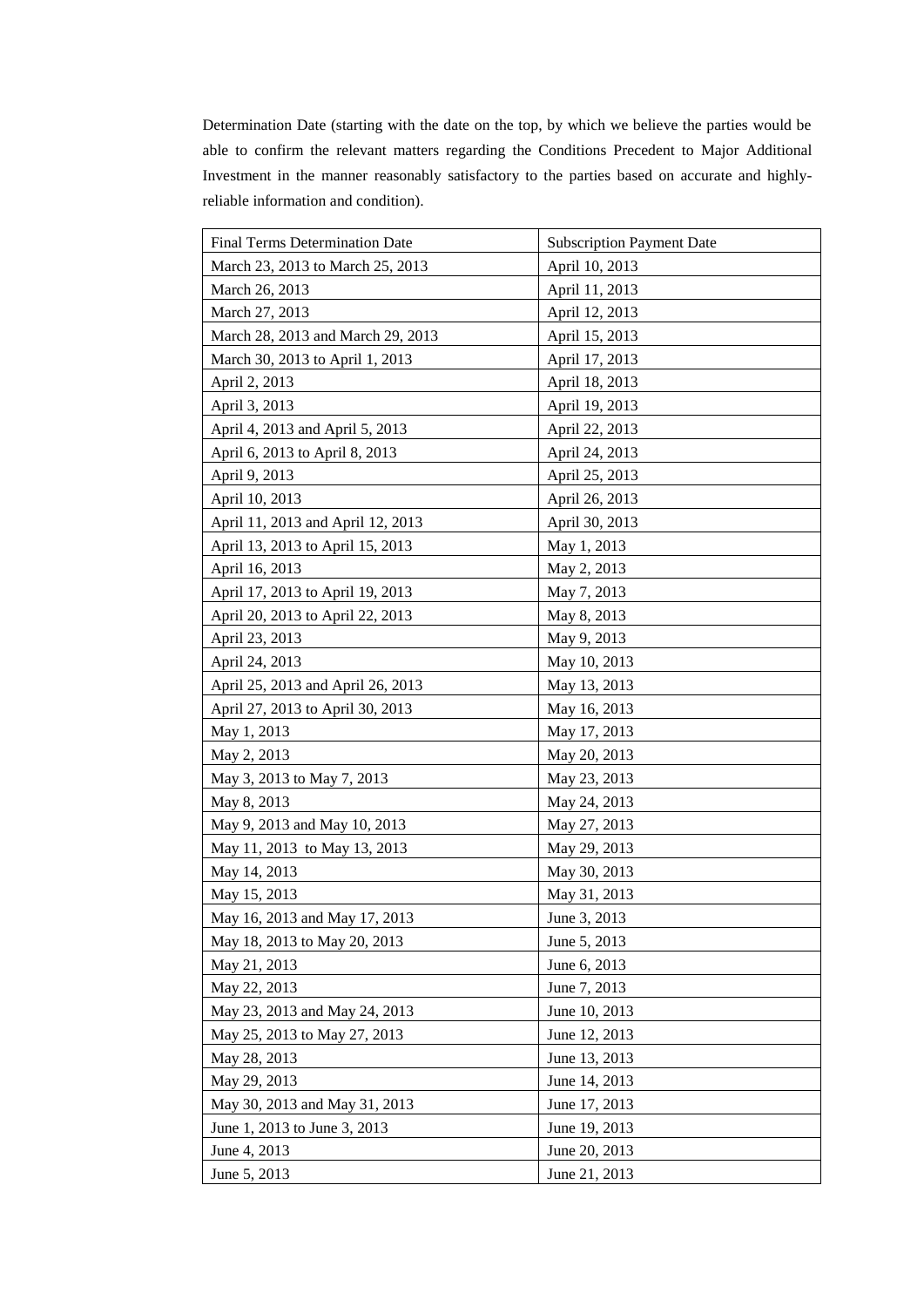| June 6, 2013 and June 7, 2013 | June 24, 2013 |
|-------------------------------|---------------|
| June 8, 2013 to June 10, 2013 | June 26, 2013 |
| June 11, 2013                 | June 27, 2013 |
| June 12, 2013                 | June 28, 2013 |

The Second Third Party Allotment Capital Increase will be conducted only if the Conditions Precedent to Additional Investment remain fulfilled as of the subscription payment date.

- Note 2. As regards the shares to be issued in the Second Third Party Allotment Capital Increase, no voting right shall be granted for the ordinary general meeting of shareholders of the Company to be held in June 2013.
- Note 3. "Number of new shares to be issued" shall be calculated by dividing the Japanese Yen equivalent of USD 60 million (based on the exchange rate as at the time the issue price is determined, with any fraction of less than one whole yen rounded down to the nearest whole yen) (the "Estimated Total Issue Price"), by the "issue price" per share (please refer to Note 4 below for the meaning of the "issue price"). A fraction of less than 1,000 shares shall be rounded down to the nearest sum. This is the same calculation formula as that used for the Former Second Third Party Allotment Capital Increase.
- Note 4. "Issue price" was determined as follows at the Board Meeting.

The "issue price" shall be equivalent to the simple average (with any fraction of less than one whole yen rounded up to the nearest whole yen) of the closing price of the Company's shares traded on the Tokyo Stock Exchange for 20 business days up to 2 business days before the day when the Major Conditions Precedent to Additional Investment are satisfied (the "Major Conditions Precedent Satisfaction Date"). This is the same calculation formula as that used for the Former Second Third Party Allotment Capital Increase.

Note 5. "Amount of funds to be raised" is calculated by multiplying the "number of new shares to be issued" by the "issue price".

With respect to the outline of the First Third Party Allotment Capital Increase, please refer to Section 10 (4) "Status regarding equity finance in the past three years" .

### **2. Purpose and background of the offering**

The Company is placed in an environment which has become even more harsh due to the strong yen and the enhanced price competition in the LCD industry, which is the Company's main line of business. Under such harsh business environment, as a part of the Company's business structure reform plan, the Company is making efforts to improve its revenue through the expansion of IGZO liquid crystal display products and the expansion of its customer base for the growing mobile equipment display market, by positioning its medium scale/ small scale LCD business as its future "growth engine". However, there are harsh competitions in terms of technology development and pricing in the mobile equipment display market, and the Company must continue to develop new and advanced technology in order to maintain its advantageous position in the market.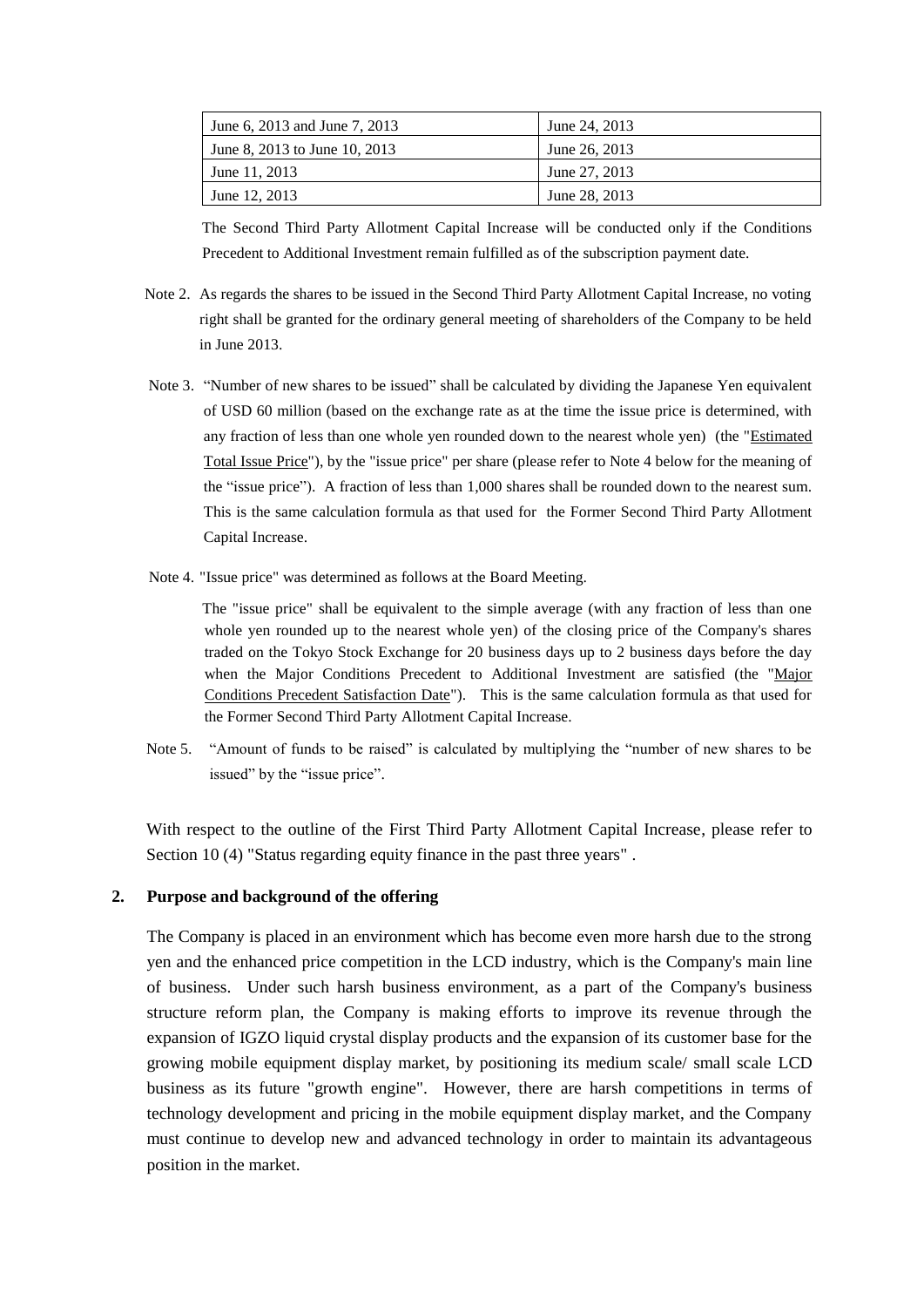We expect that, as the mobile equipment market (including smart phones, tablets, etc.) continues to expand, a higher level of visibility and lower power consumption will be required for the displays to be used for such equipment. Accordingly, as previously announced in the 12/4 Press Release, the Company has agreed to enter into the Joint Development/ Capital Alliance Agreements for the joint development of the Next-Generation MEMS Display for mobile equipment that achieves an improved level of high-definition images and low power consumption, by using both the Company's IGZO-TFT technology and Pixtronix's MEMS display technology.

The Company believes that this project will enable an efficient achievement of the development and commercialization of the MEMS display (which would likely be the first in the world), which has both the features of MEMS display (good color reproduction) and the features of IGZO-TFT (high-speed response and low power consumption), so as to ensure a higher level of quality even in the current business environment where there are harsh competitions in terms of technology development and pricing, by which the Company would be able to achieve stable revenue, resulting in increasing the corporate value of the Company.

As stated above, we believe that Pixtronix's MEMS display technology is an essential technology for the joint development of the Next-Generation MEMS Display for mobile equipment, which led to our conclusion that both the Company and Pixtronix would greatly benefit from entering into the Joint Development Agreement and having Pixtronix become an alliance partner of the Company. Furthermore, for the purpose of facilitating the joint development with Pixtronix, the Company decided to conduct the First Third Party Allotment Capital Increase and the Second Third Party Allotment Capital Increase with Qualcomm, a wholly-owning parent company of Pixtronix, as the allottee.

On the other hand, as regards the existence of certain conditions which might raise uncertainties about the Company being an assumed going concern in the financial results for the second quarter of the fiscal year ending March 31, 2013 (which was announced on November 1, 2012) and the third quarter of the same fiscal year (which was announced on February 1,2013), the Company believes that, by implementing measures to reinforce business foundation, it believes that these conditions will not cast a material uncertainty about Sharp's ability to continue as a going concern. Given the fact that the equity capital ratio has declined to 9.6% (as of December 31, 2012), the Company believes that the Third Party Allotment Capital Increase would contribute to the Company's capital policy to improve its financial standing. With respect to the Company's future capital policy, the Company will also consider what kind of measures should be taken in light of the Company's financial condition, and make efforts to improve the corporate value of the Company.

Please also note that the Company has been implementing reform measures in a continuous manner especially for the purpose of strengthening and stabilizing the Company's earning power for the LCD business as a part of the newly-adopted business structure reform. Such reform measures include the First Third Party Allotment Capital Increase and the Second Third Party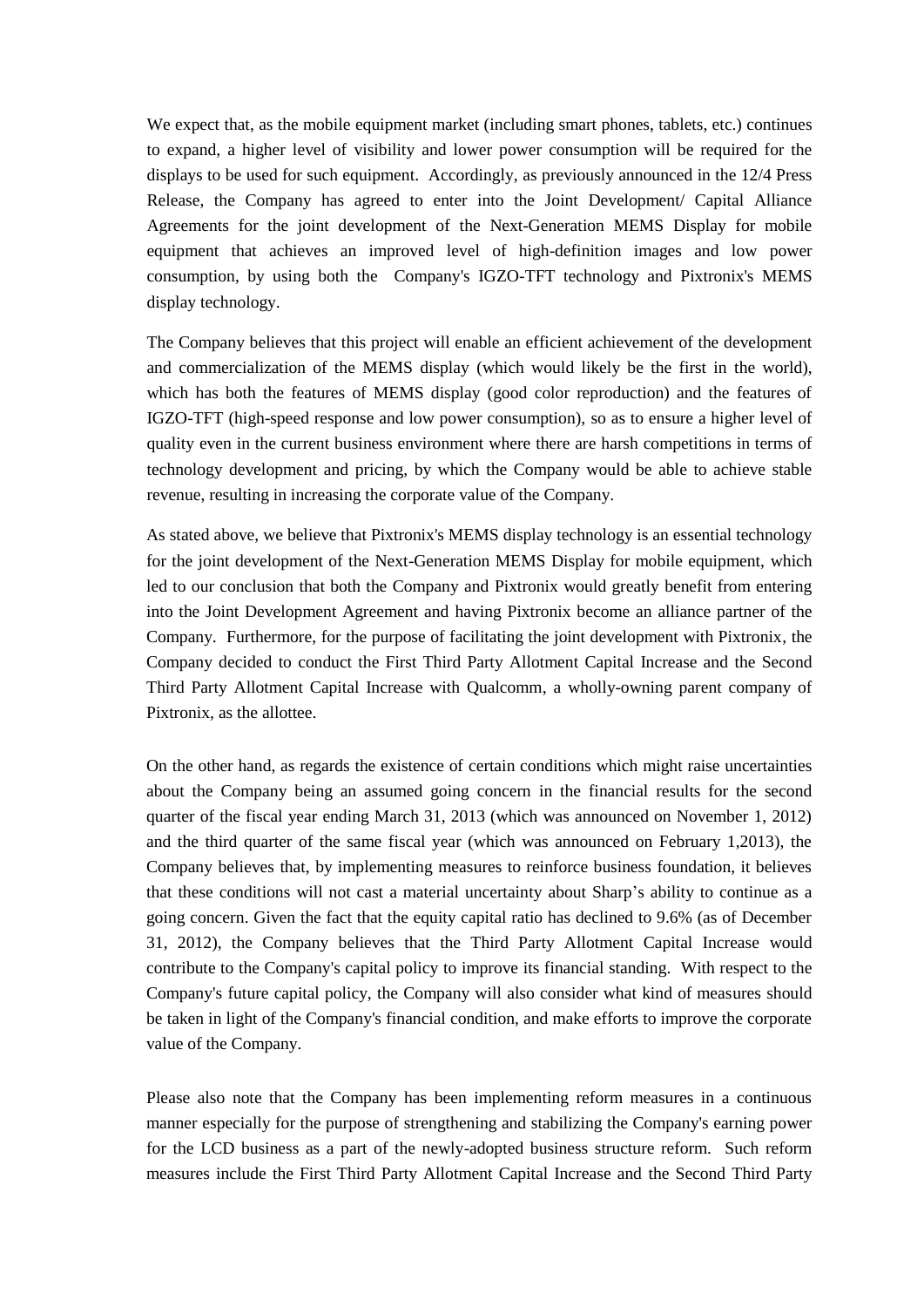Allotment Capital Increase as well as the Company's efforts to achieve the capital increase by third party allotment with Hon Hai Precision Industry Co., Ltd. as the allottee, aimed at strengthening and stabilizing the Company's earning power under a comprehensive alliance with Hon Hai Precision Industry Co., Ltd., which was publicly announced on March 27, 2012 (the "2012/3/27 Resolved Third Party Allotment Capital Increase"), and the capital increase by third party allotment with Samsung Electronics Japan Co., Ltd. (which is the Japanese entity established by Samsung Electronics Co., Ltd. ("Samsung Electronics")) as the allottee, aimed at strengthening and stabilizing the Company's earning power through the achievement of a stable and assured supply of LCD panel products to Samsung Electronics, which was publicly announced on March 6, 2013 (the "2013/3/6 Resolved Third Party Allotment Capital Increase"). As regards the 2012/3/27 Resolved Third Party Allotment Capital Increase, the subscription payment date (March 26, 2013) is closing in, but the parties have not yet concluded their discussions regarding the implementation of the subscription payment.

## **3. Amount, purpose of use, and expected timing of use of, the funds to be raised**

(1) Amount of the funds to be raised

| (1) Total subscription payment amount       | TBD (Note 1) |
|---------------------------------------------|--------------|
| (2) Estimated amount of issue-related costs | TBD (Note 2) |
| (3) Estimated net amount                    | TBD (Note 3) |

(Note) 1. This will be calculated by multiplying the issue price set out in Section I. (Outline of the offering – Second Third Party Allotment Capital Increase) by the number of shares to be issued. The total subscription payment amount is expected to be close to the Estimated Total Issue Price.

- 2. The issue-related costs include registration costs, attorney and other advisor fees, securities exchange listing related costs and other costs, but the estimated amount thereof is "TBD" because the total subscription payment amount has not been determined yet.
- 3. This will be the total subscription payment amount less the estimated amount of issue-related costs.

### (2) Purpose of use of the funds to be raised

The above-mentioned estimated net amount is expected to be used for the purposes which are described in detail below. The relevant funds will be held in a bank account, etc. until the time of use/appropriation.

| Detailed purpose of use                                                                            | Amount     | Timing of use                 |
|----------------------------------------------------------------------------------------------------|------------|-------------------------------|
| Costs and expenses for the<br>commercialization of the Next-<br>Generation MEMS Display (Note 1)   | <b>TBD</b> | June 2013 to December<br>2014 |
| Equipment investment for the<br>commercialization of the Next-<br>Generation MEMS Display (Note 1) | <b>TBD</b> | June 2013 to December<br>2014 |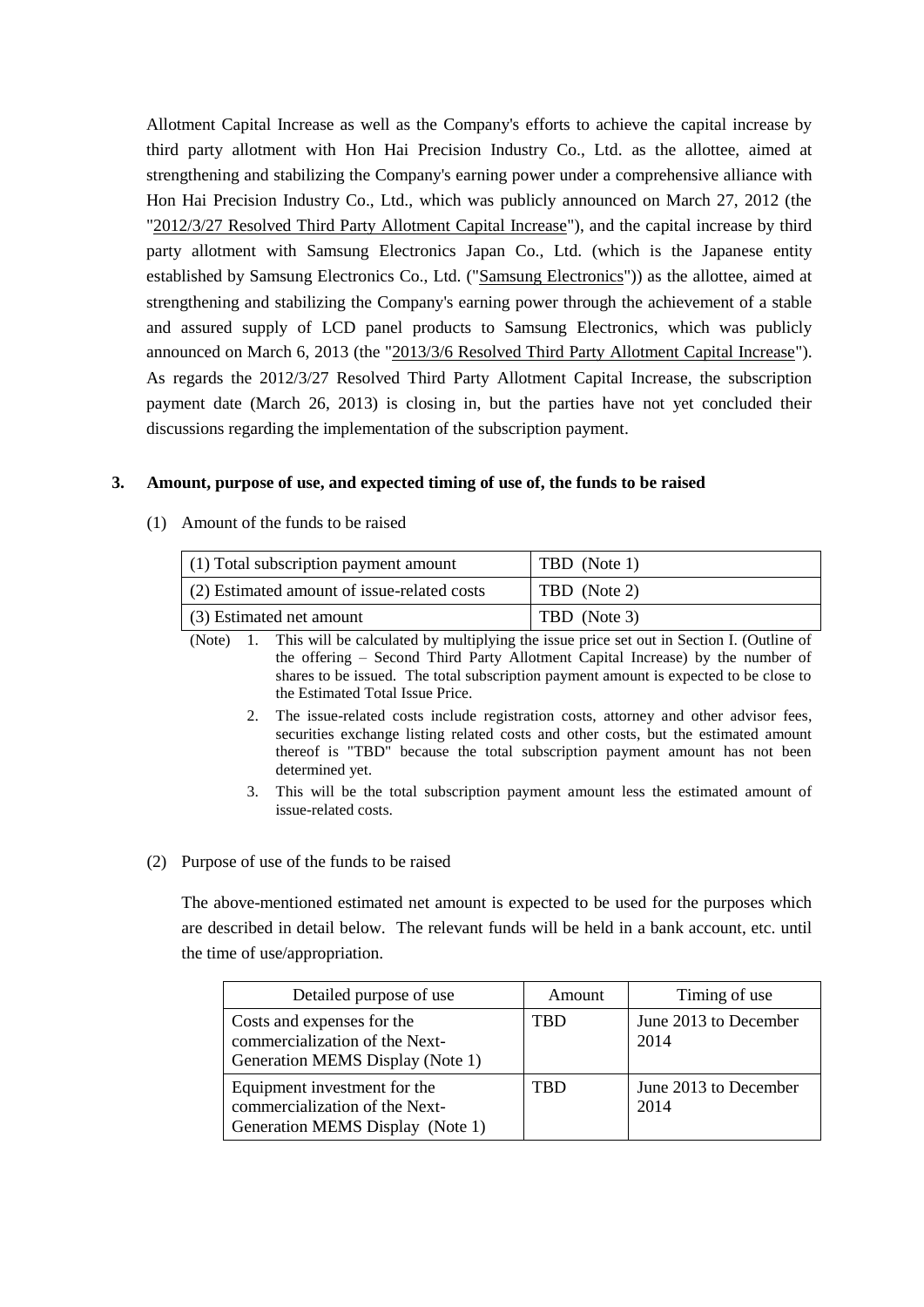- (Note) 1. If it becomes clear that there are prospects for the achievement of commercialization in the initial stage of the development of the Next-Generation MEMS Display, the Company will establish production lines and other production facilities necessary for the commercialization of the Next-Generation MEMS Display, and the above-mentioned net amount is expected to be used for the necessary costs related thereto.
	- 2. As described in Section 1. (Outline of the offering), the Second Third Party Allotment Capital Increase will not be conducted if the Major Conditions Precedent to Additional Investment are not satisfied and there are clearly no prospects for a successful research/development of the Next-Generation MEMS Display, because in that case the funds set forth above will not be necessary. In such case there will be no development work to develop the Next-Generation MEMS Display or develop the technology related to the commercialization thereof.
	- 3. The Second Third Party Allotment Capital Increase will not be conducted unless the amendment to the securities registration statement is filed and becomes effective after the number of shares to be issued has been determined, and so the above is merely what is expected as of the date of this notice.
	- 4. Each of the above amounts is "TBD" since the issue price has not been determined yet, but after the fulfillment of the Major Conditions Precedent to Additional Investment has been confirmed and the total issue price has been determined, the full amount thereof will be appropriated to each purpose of use set out above.

The Company has been implementing reform measures in a continuous manner especially for the purpose of strengthening and stabilizing the Company's earning power for the LCD business as a part of the newly-adopted business structure reform. As a part of such reform measures, the Company plans to strengthen its technology and the competitive power of its products in the relevant field of business, as well as make capital investments, etc. in a continuous manner to improve the efficiency of its manufacturing/production operations.

As a part of such efforts, the Company is planning to make investments, etc. relating to the adoption of new technology for the streamlining of its manufacturing facilities aimed at enabling the Company to handle by itself the process of manufacturing LCD products for mobile equipment and for the achievement of high-resolution pixel density for LCDs. A resolution was passed for the 2012/3/27 Resolved Third Party Allotment Capital Increase and the 2013/3/6 Resolved Third Party Allotment Capital Increase, respectively, for the purpose of raising the funds necessary to implement such plan.

On the other hand, the First Third Party Allotment Capital Increase and the Second Third Party Allotment Capital Increase are intended to raise the funds necessary for the development and commercialization of the Next-Generation MEMS Display as set out below, and so the purpose thereof is completely different from that for the 2012/3/27 Resolved Third Party Allotment Capital Increase and the 2013/3/6 Resolved Third Party Allotment Capital Increase.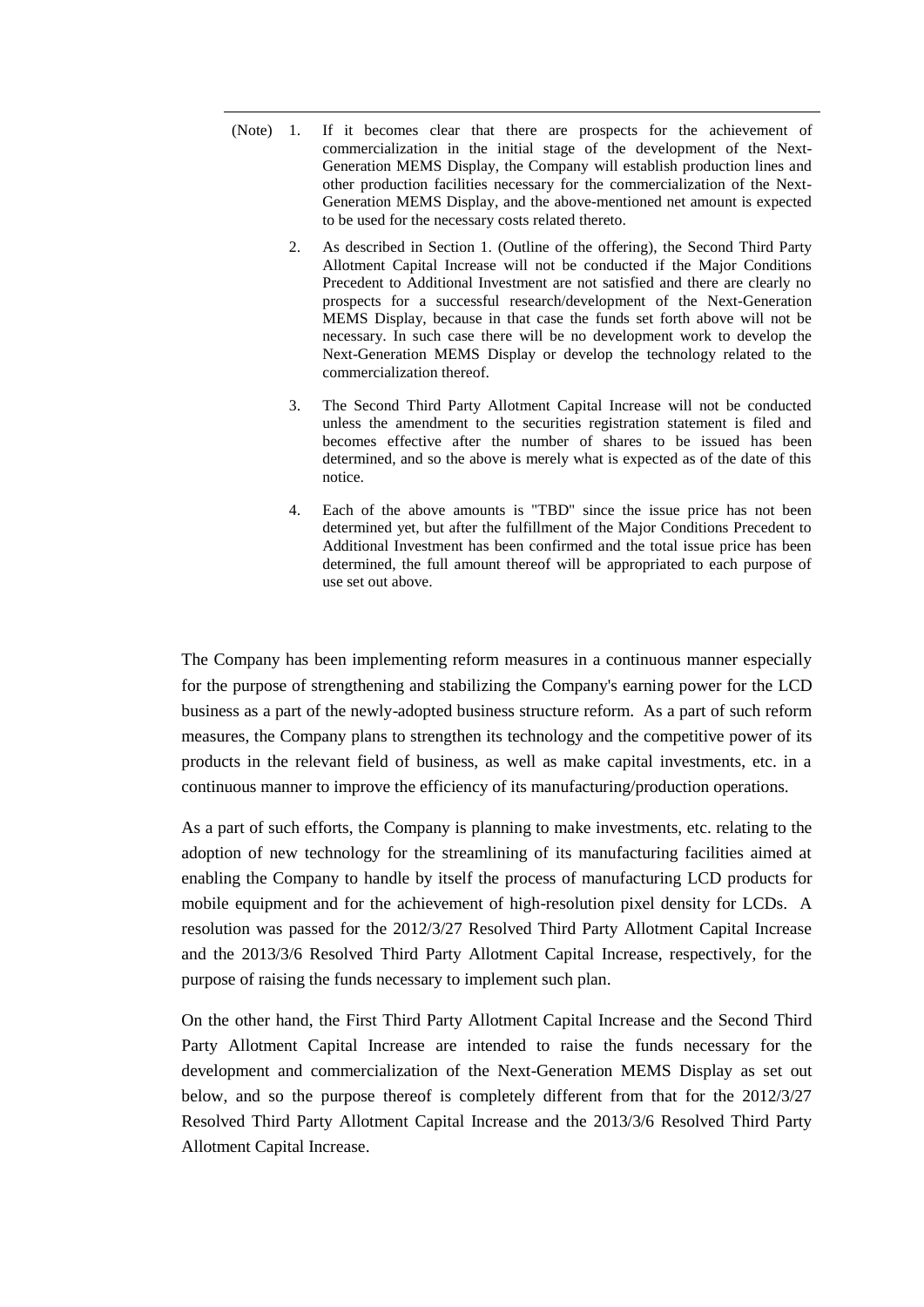As stated above, the Second Third Party Allotment Capital Increase will contribute to the Company's capital policy, but is not positioned as a new investment policy to replace that for the 2012/3/27 Resolved Third Party Allotment Capital Increase or the 2013/3/6 Resolved Third Party Allotment Capital Increase, for which the subscription payment has not been completed.

#### **4. Views regarding the reasonableness of the purpose of use of the funds to be raised**

As the mobile equipment market (including smart phones, tablets, etc.) continue to expand, a higher level of visibility and lower power consumption will be required for the displays to be used for such equipment. The development of a new generation high added value display which has both the features of MEMS display (good color reproduction) and the features of IGZO-TFT (high-speed response and low power consumption) is essential for the Company to continue its growth, and it is anticipated that such development would contribute to an increase in corporate value and shareholder value in respect of the Sharp group on a medium to long term basis. Accordingly, we believe that there is reasonableness in using the funds to be raised for the appropriation to the research and development costs arising in relation thereto.

#### **5. Reasonableness of the terms and conditions of issue**

(1) Basis for the calculation of the subscription payment amount and the details thereof

It was resolved at the Board Meeting that the subscription payment amount for the Second Third Party Allotment Capital Increase will be determined based on the simple average (with any fraction of less than one whole yen shall be rounded up) of the closing price of the Company's shares traded on the Tokyo Stock Exchange for 20 trading days up to 2 business days before the Major Conditions Precedent to Additional Investment Fulfillment Date. This is the same calculation formula as that used for the Former Second Third Party Allotment Capital Increase.

The reason for using the simple average of the closing price for 20 trading days up to 2 business days before the Major Conditions Precedent to Additional Investment Fulfillment Date as the basis of calculation is that the Company believed it would not be appropriate to determine the subscription payment amount for the Second Third Party Allotment Capital Increase at the time of such resolution given that the Second Third Party Allotment Capital Increase will take place after certain period has passed and that it would be better to refer to the average stock price level in respect of a relatively short period of time immediately preceding the relevant issue date. In addition, this past year, the Company's stock price had declined to a level which is significantly lower than the stock price before that due to the poor business results and the downward adjustments made to the full fiscal year plan and the stock price was still fluctuating greatly and, therefore, the Company decided that it would be more appropriate to refer to the average of the closing price for a relatively short period immediately preceding the relevant price determination date, instead of referring to the stock price of a particular single day.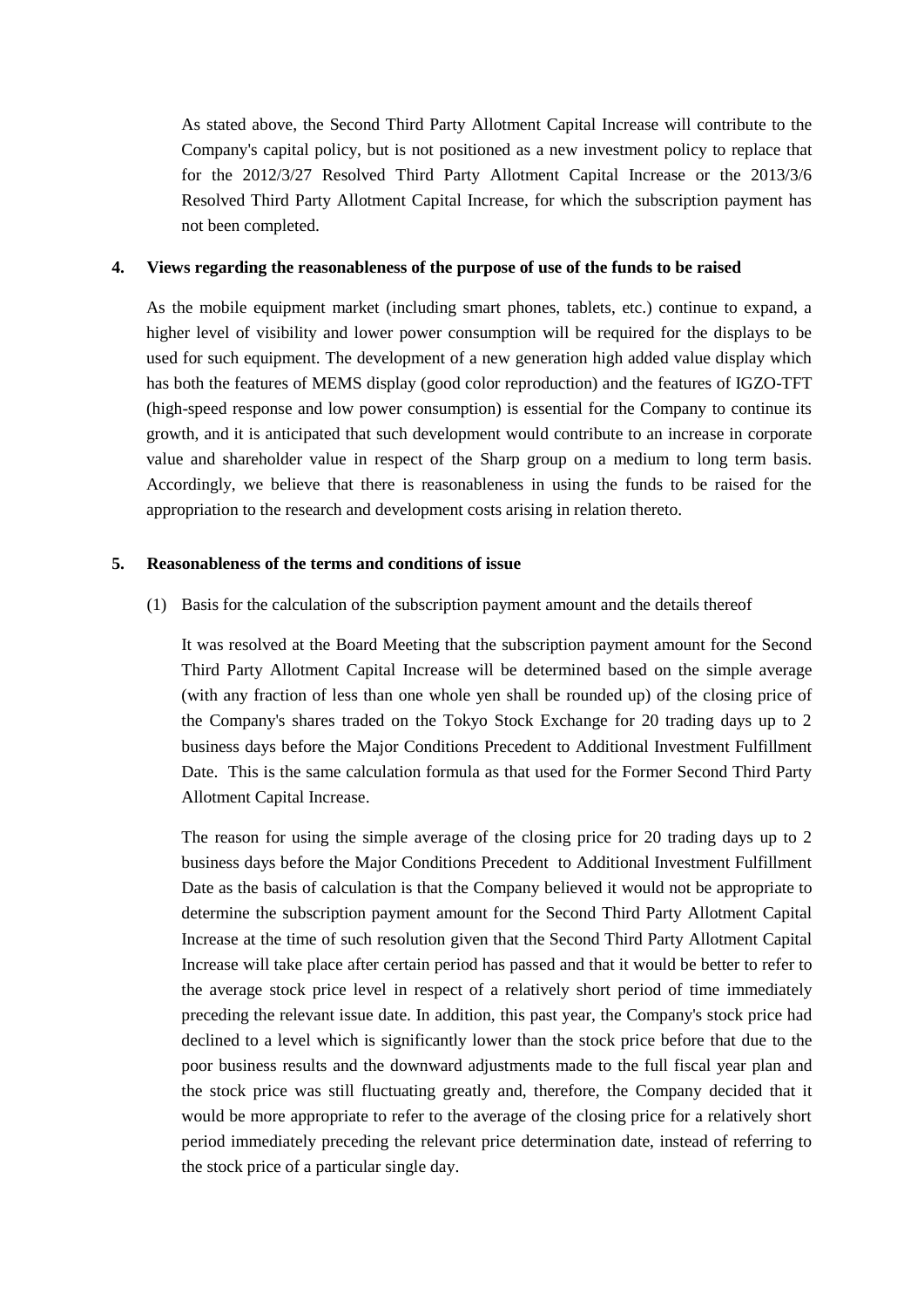As regards the matter of whether or not the subscription payment amount would constitute an "advantageous placement, such matter shall be determined when the subscription payment amount becomes fixed, since the issue price, which serves as the basis for considering such issue, has not yet been fixed as of the date of this press release.

(2) Grounds on which it was concluded that the number of shares to be issued and the scale of dilution of shares are reasonable

The total number of common shares of the Company which were allotted to the allottee in the First Third Party Allotment Capital Increase (30,120,000 shares) makes up for 2.71% of 1,110,699,887 shares, which is the total number of the issued common shares of the Company as of March 21, 2013 less the number of common shares of the Company issued by the First Third Party Allotment Capital Increase (30,120,000 shares) (2.75% based on the total number of voting rights (1,095,302 – Please refer to the Note below)).

However, as stated in Section 2 (Purpose and background of the offering) and Section 3(2) (Purpose of use of the funds to be raised), the funds to be raised by the First Third Party Allotment Capital Increase will be used for the investments to be made in relation to the joint development of the Next-Generation MEMS Display for mobile equipment which is essential for the Company to maintain its advantageous position and growth, so as to enable the Company to improve its revenue and strengthen its competing power in a medium to long term basis, which would contribute to the increase in corporate value and shareholder value in respect of the Sharp group on a medium to long term basis and, for this reason, we concluded that the number of shares to be issued and the scale of dilution of shares for the First Third Party Allotment Capital Increase are reasonable. Please note that 187,573,000 shares (which is the sum of the 121,649,000 common shares of the Company to be allotted to Hoi Hai Precision Industry Co., Ltd. etc. in the 2012/3/27 Resolved Third Party Allotment Capital Increase, the 30,120,000 common shares of the Company which were allotted to Qualcomm in the First Third Party Allotment Capital Increase and the 35,804,000 common shares of the Company to be allotted to Samsung Electronics Japan in the 2013/3/6 Resolved Third Party Allotment Capital Increase) is equivalent to 16.89% of 1,110,699,887 shares (which is the total number of issued common shares of the Company as of March 21, 2013 (1,140,819,887 shares) less the 30,120,000 common shares of the Company which were issued in the First Third Party Allotment Capital Increase (17.3% based on the total number of voting rights (1,095,302 – Please refer to the Note below).

(Note) The total number of voting rights is equivalent to the total number of issued shares (1,140,819,887 shares) less the number of shares less than one whole unit according to the shareholder register as of September 30, 2012 (4,939,887 shares), the number of treasury shares other than the shares less than one whole unit (10,383,000 shares) and the number of mutually-held shares (75,000 shares) less the number of common shares of the Company which were issued in the First Third Party Allotment Capital Increase (30,120,000 shares).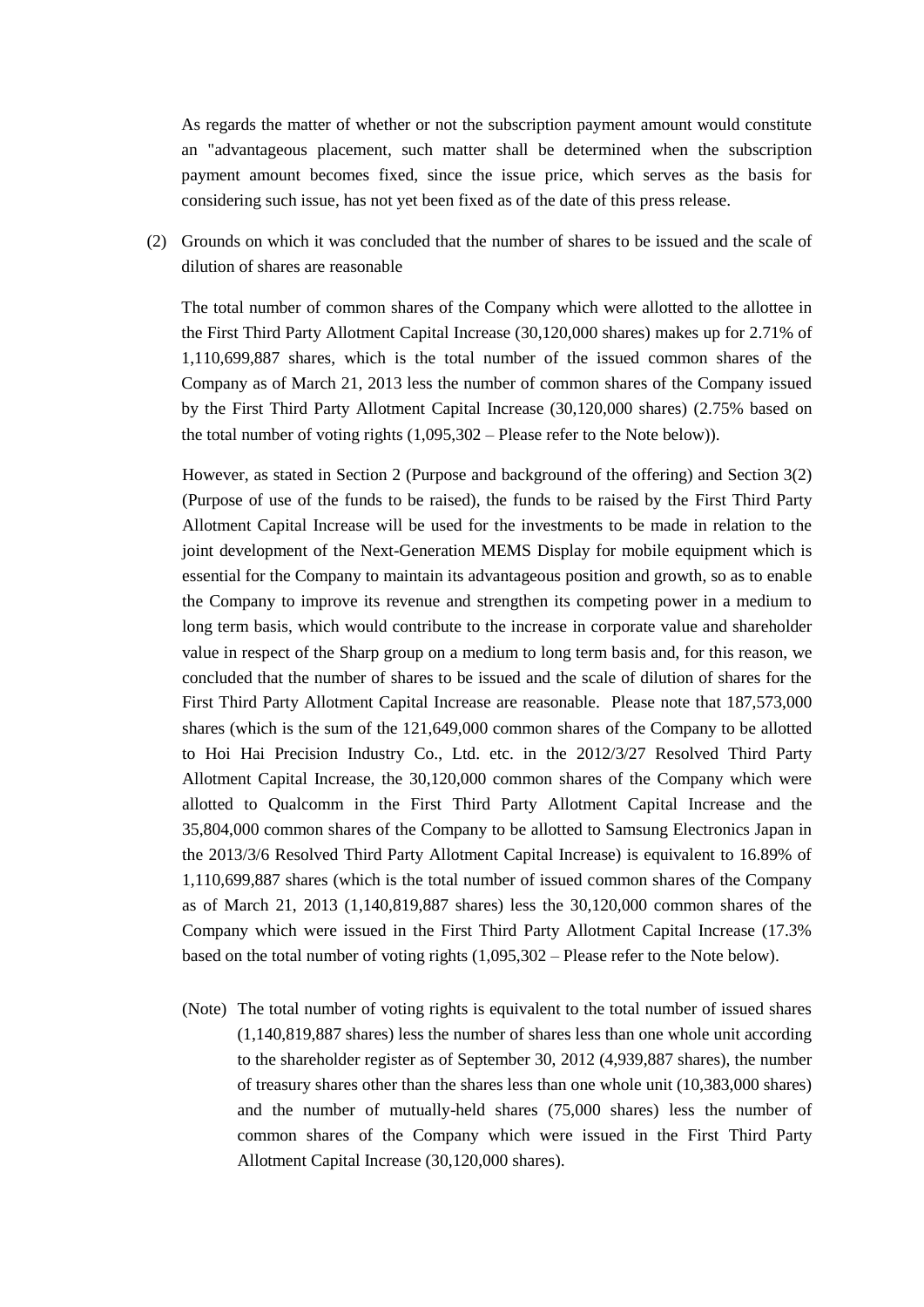With respect to the issue as to whether or not the number of shares to be issued and the scale of dilution of shares for the Second Third Party Allotment Capital Increase are reasonable, since the subscription payment amount (which serves as the basis for considering this point) is undetermined at this point, the Company will make its judgment at the time the subscription payment amount is confirmed, and the decision and opinion will be disclosed accordingly.

## **6. Reason of selection of the allottee**

(1) Outline of an Allottee

| (1)  | Name                                                                 | Qualcomm Incorporated                                                                                                                                                                                        |
|------|----------------------------------------------------------------------|--------------------------------------------------------------------------------------------------------------------------------------------------------------------------------------------------------------|
| (2)  | Location                                                             | 5775 Morehouse Drive, San Diego, CA 92121,<br>U.S.A.                                                                                                                                                         |
| (3)  | Name/title of representative                                         | Chairman of the Board and Chief Executive Officer<br>Paul E. Jacobs                                                                                                                                          |
| (4)  | <b>Business</b>                                                      | Development and sale of base-band chip sets for<br>various mobile communication systems or<br>terminals using CDMA technology and licensing to<br>CDMA technology.                                           |
| (5)  | Amount of capital                                                    | US\$171,600 (as of December 30, 2012).                                                                                                                                                                       |
|      |                                                                      | (Capital reserve of US\$12,282 million)                                                                                                                                                                      |
| (6)  | Date of incorporation                                                | July 1, 1985.                                                                                                                                                                                                |
| (7)  | Total number of issued<br>shares                                     | 1,718,129,898 shares (as of January 28, 2013)                                                                                                                                                                |
| (8)  | Fiscal year                                                          | Fiscal year ends at September 30 of each year.                                                                                                                                                               |
| (9)  | Number of employees                                                  | Approximately 26,600 employees (as of September<br>30, 2012).                                                                                                                                                |
| (10) | Main bank                                                            | <b>Bank of America Corporation</b>                                                                                                                                                                           |
| (11) | Major customers and<br>suppliers                                     | Samsung Electronics Co., Ltd.<br>Hon Hai Precision Industry Co., Ltd.                                                                                                                                        |
| (12) | Major shareholders and<br>shareholding ratio, as of Dec.<br>31, 2012 | BlackRock Advisors, LLC: 6.12%<br>The Vanguard Group, Inc.: 4.35%<br>State Street Global Advisors (SSgA): 4.00%<br>Fidelity Management & Research Company:<br>3.41%<br>T. Rowe Price Associates, Inc.: 2.77% |
| (13) | Relationship between the parties                                     |                                                                                                                                                                                                              |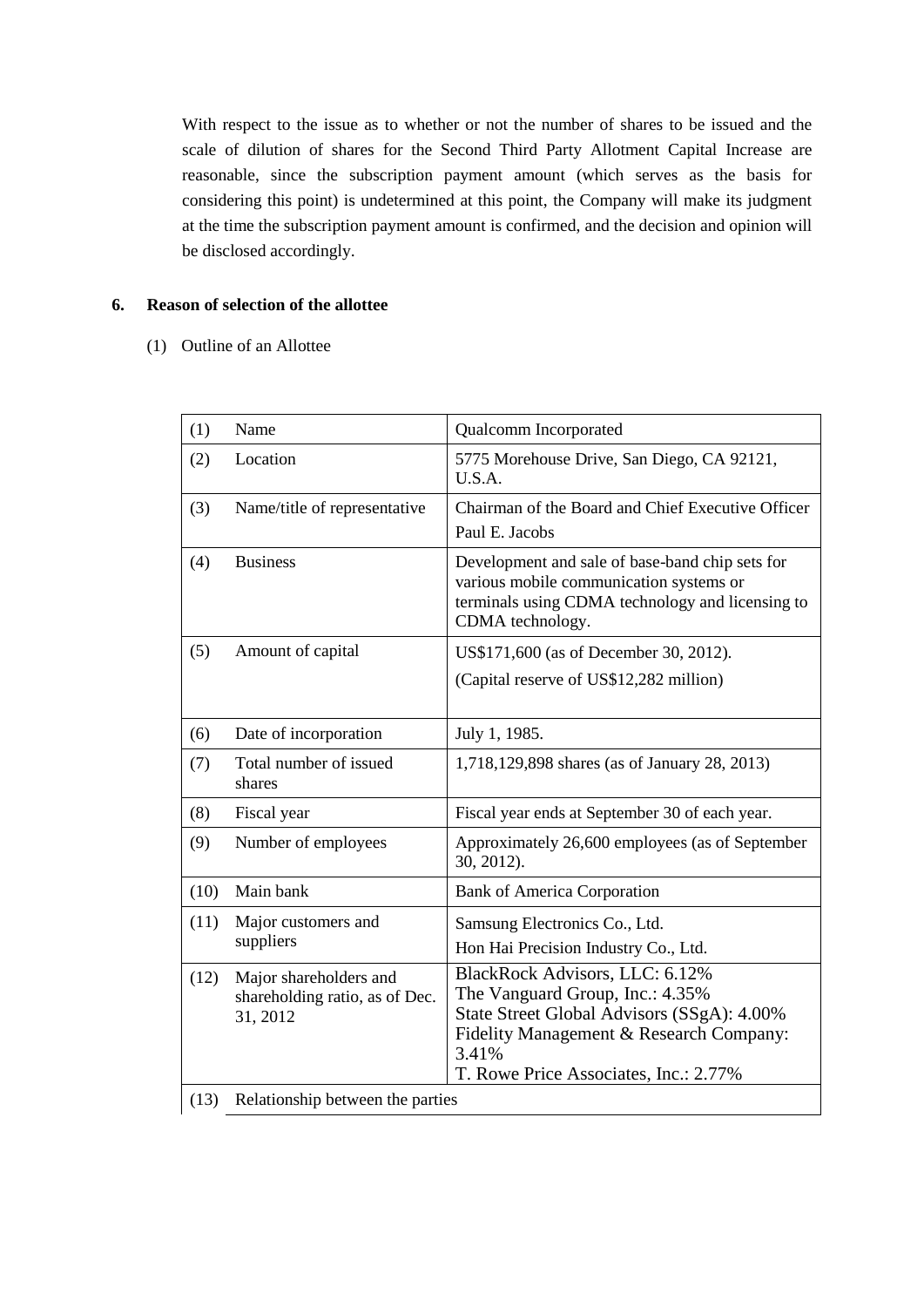|                                                                                      | Capital ties                                                                           |                                     |                                                                                                                                                                                                                                                                   | The relevant company (Qualcomm) owns<br>30,120,000 common shares of the Company<br>(shareholding of 2.64% as against the total number<br>of issued shares as of December 31, 2012<br>$(1,140,819,887$ shares)). There are no capital ties<br>between any affiliated person or affiliated company<br>of the Company and any affiliated person or<br>affiliated company of the relevant company<br>(Qualcomm). |                                         |  |
|--------------------------------------------------------------------------------------|----------------------------------------------------------------------------------------|-------------------------------------|-------------------------------------------------------------------------------------------------------------------------------------------------------------------------------------------------------------------------------------------------------------------|--------------------------------------------------------------------------------------------------------------------------------------------------------------------------------------------------------------------------------------------------------------------------------------------------------------------------------------------------------------------------------------------------------------|-----------------------------------------|--|
|                                                                                      | Personnel ties                                                                         |                                     |                                                                                                                                                                                                                                                                   | There are no personnel ties between the Company<br>and the relevant company (Qualcomm) which<br>should be noted herein. There are also no personnel<br>ties between any affiliated person or affiliated<br>company of the Company and any affiliated person<br>or affiliated company of the relevant company<br>(Qualcomm)).                                                                                 |                                         |  |
|                                                                                      | <b>Business ties</b><br>Whether or not a "related<br>person"                           |                                     | The Company has business ties with the allottee<br>(Qualcomm) in relation to the sale and purchase of<br>chip sets and licensing of Qualcomm's for mobile<br>phones (smart phones).                                                                               |                                                                                                                                                                                                                                                                                                                                                                                                              |                                         |  |
|                                                                                      |                                                                                        |                                     | The relevant company (Qualcomm) does not<br>correspond to a "related person" of the Company.<br>Furthermore, none of the affiliated persons or<br>affiliated companies of the relevant company<br>(Qualcomm) corresponds to a "related person" of<br>the Company. |                                                                                                                                                                                                                                                                                                                                                                                                              |                                         |  |
| (14)                                                                                 |                                                                                        |                                     |                                                                                                                                                                                                                                                                   | Business results and financial condition for the past three years                                                                                                                                                                                                                                                                                                                                            |                                         |  |
|                                                                                      | Fiscal year                                                                            | Ended Sep 30, 2010                  |                                                                                                                                                                                                                                                                   | Ended Sep 30, 2011                                                                                                                                                                                                                                                                                                                                                                                           | Ended Sep 30, 2012                      |  |
|                                                                                      | Net assets (on a<br>consolidated basis)                                                | USD20,858 mil<br>(JPY1,737,889 mil) |                                                                                                                                                                                                                                                                   | USD26,972 mil<br>(JPY2,068,752 mil)                                                                                                                                                                                                                                                                                                                                                                          | USD33,545 million<br>(JPY2,602,253 mil) |  |
|                                                                                      | Total assets (on a<br>consolidated basis)                                              | USD30,572 mil<br>(JPY2,547,259 mil) |                                                                                                                                                                                                                                                                   | USD36,422 mil<br>(JPY2,793,567 mil)                                                                                                                                                                                                                                                                                                                                                                          | USD43,012 million<br>(JPY3,336,656 mil) |  |
| Current net assets<br>(on a consolidated<br>basis) per share                         |                                                                                        | <b>USD12.70</b><br>(JPY1,058)       | <b>USD16.27</b><br>(IPY1,248)                                                                                                                                                                                                                                     | <b>USD19.73</b><br>(JPY1, 531)                                                                                                                                                                                                                                                                                                                                                                               |                                         |  |
| Sales (on a<br>USD10,982 mil<br>(JPY915,020 mil)<br>consolidated basis)              |                                                                                        |                                     | USD14,957 mil<br>(JPY1,147,202 mil)                                                                                                                                                                                                                               | USD19,121 mil<br>(JPY1,483,312 mil)                                                                                                                                                                                                                                                                                                                                                                          |                                         |  |
| Operating profit<br>USD3,727 mil<br>(on a consolidated<br>(JPY310,534 mil)<br>basis) |                                                                                        |                                     | USD5,026 mil<br>(JPY385,494 mil)                                                                                                                                                                                                                                  | USD5,682 mil<br>(JPY440,781 mil)                                                                                                                                                                                                                                                                                                                                                                             |                                         |  |
|                                                                                      | USD3,247 mil<br>Current net profit<br>(on a consolidated<br>(JPY270,540 mil)<br>basis) |                                     |                                                                                                                                                                                                                                                                   | USD4,260 mil<br>(JPY326,742 mil)                                                                                                                                                                                                                                                                                                                                                                             | USD6,109 mil<br>(JPY473,906 mil)        |  |
| Current net profit<br>(on a consolidated<br>basis) per share                         |                                                                                        | <b>USD1.98</b><br>(JPY165)          | <b>USD2.57</b><br>(JPY197)                                                                                                                                                                                                                                        | <b>USD3.59</b><br>(JPY278)                                                                                                                                                                                                                                                                                                                                                                                   |                                         |  |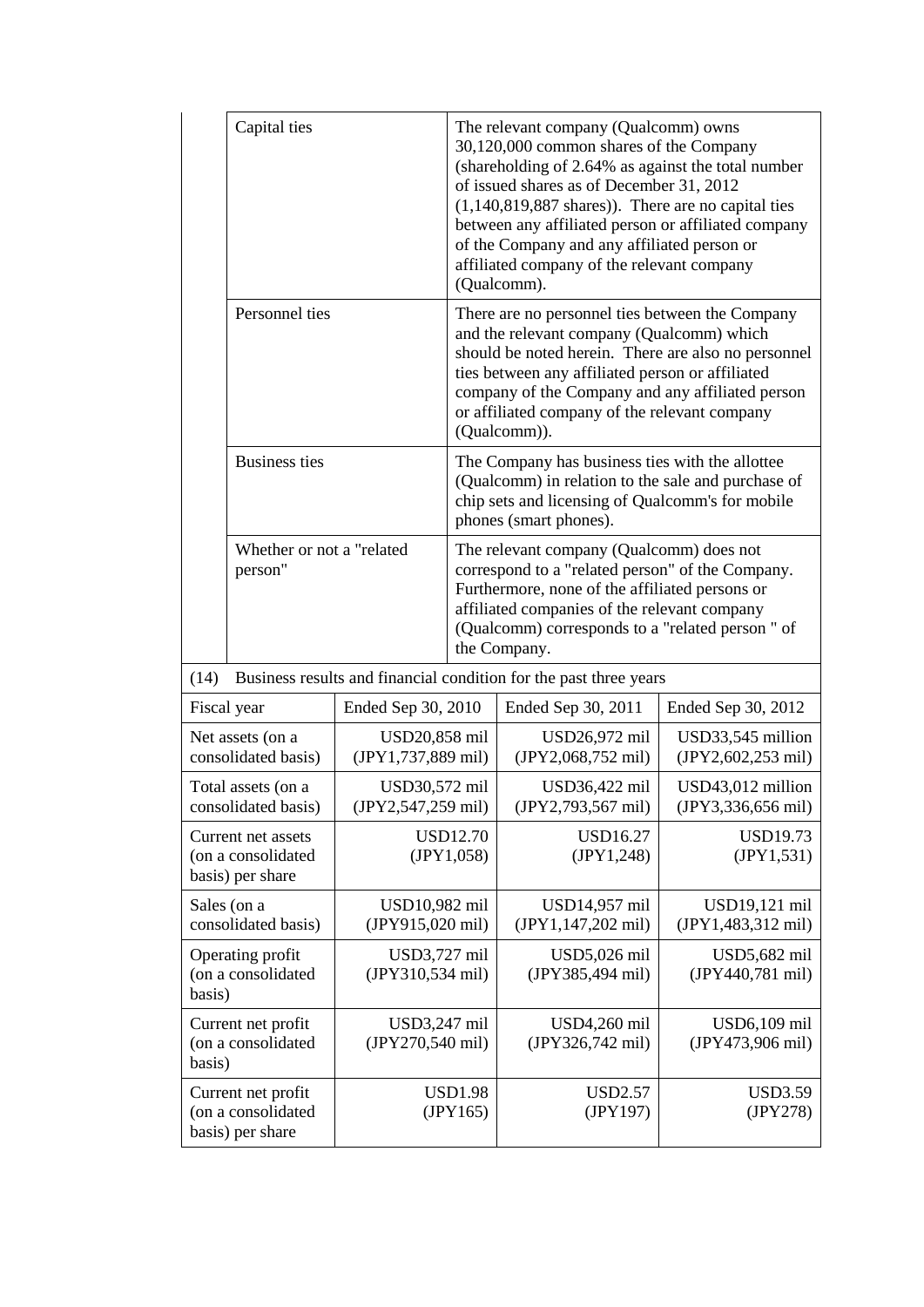| Dividend per share | USD0.72 | USD0.81 | USD0.93 |
|--------------------|---------|---------|---------|
|                    | (IPY60) | (JPY62) | (JPY72) |

- (Note) 1. The JPY amounts in the above chart were calculated based on an exchange rate of  $USD1 = JPY83.32$  (i.e. closing price on the Tokyo foreign exchange market on September 30, 2010) for the fiscal year ended September 30,  $2010$ , USD1 = JPY76.70 (i.e. closing price on the Tokyo foreign exchange market on September 30, 2011) for the fiscal year ended September 30, 2011, and USD1 = JPY77.575 (i.e. closing price on the Tokyo foreign exchange market on September 28, 2012) for the fiscal year ended September 30, 2012.
	- 2. Qualcomm, the expected allottee, has its shares listed on US NASDAQ. In the United States, there is The Racketter Influenced and Corrupt Organizations Act regulating any anti-social activities and Qualcomm is required to comply with these Acts under the listing rules of US NASDAQ. In addition, we have obtained from Qualcomm a statement to the effect that, to the best of the knowledge, none of Qualcomm's directors/officers or major shareholders has any ties with any organized crime group. Based on such statement, the Company concluded that the allottee has no ties with any organized crime group, and submitted to the TSE and the OSE a letter of confirmation to that effect.
	- 3. As previously announced in the 12/4 Press Release, the Company has entered into the Joint Development Agreement for the joint development of the Next-Generation MEMS Display with Qualcomm's wholly-owned subsidiary Pixtronix.
- (2) Reason for selecting the expected allottee

Please refer to Section 2 (Purpose and background of the offering).

(3) Expected allottee's shareholding policy

The Company has entered into the Capital Alliance Agreement with Qualcomm, the expected allottee, and the parties have confirmed in such agreements that the shareholding policy as regards the common shares of the Company to be allotted to Qualcomm by the Second Third Party Allotment Capital Increase shall be to hold such shares on a continuous basis as a stable shareholder and business partner of the Company.

In addition, Qualcomm, the expected allottee, has agreed in the Joint Development/ Capital Alliance Agreements that, for a period of one year from the date of the implementation of the First Third Party Allotment Capital Increase and the date of the implementation of the Second Third Party Allotment Capital Increase, respectively, Qualcomm shall not transfer to any third party all or any of the common shares of the Company which are allotted to Qualcomm by the relevant Third Party Allotment Capital Increase unless otherwise approved by the Company or there is any material breach by the Company under the Joint Development/ Capital Alliance Agreements.

Qualcomm, the expected allottee, has also agreed in the Joint Development/ Capital Alliance Agreements that, if it wishes to transfer to any third party its shares in the Company from the first anniversary to the second anniversary of the First Third Party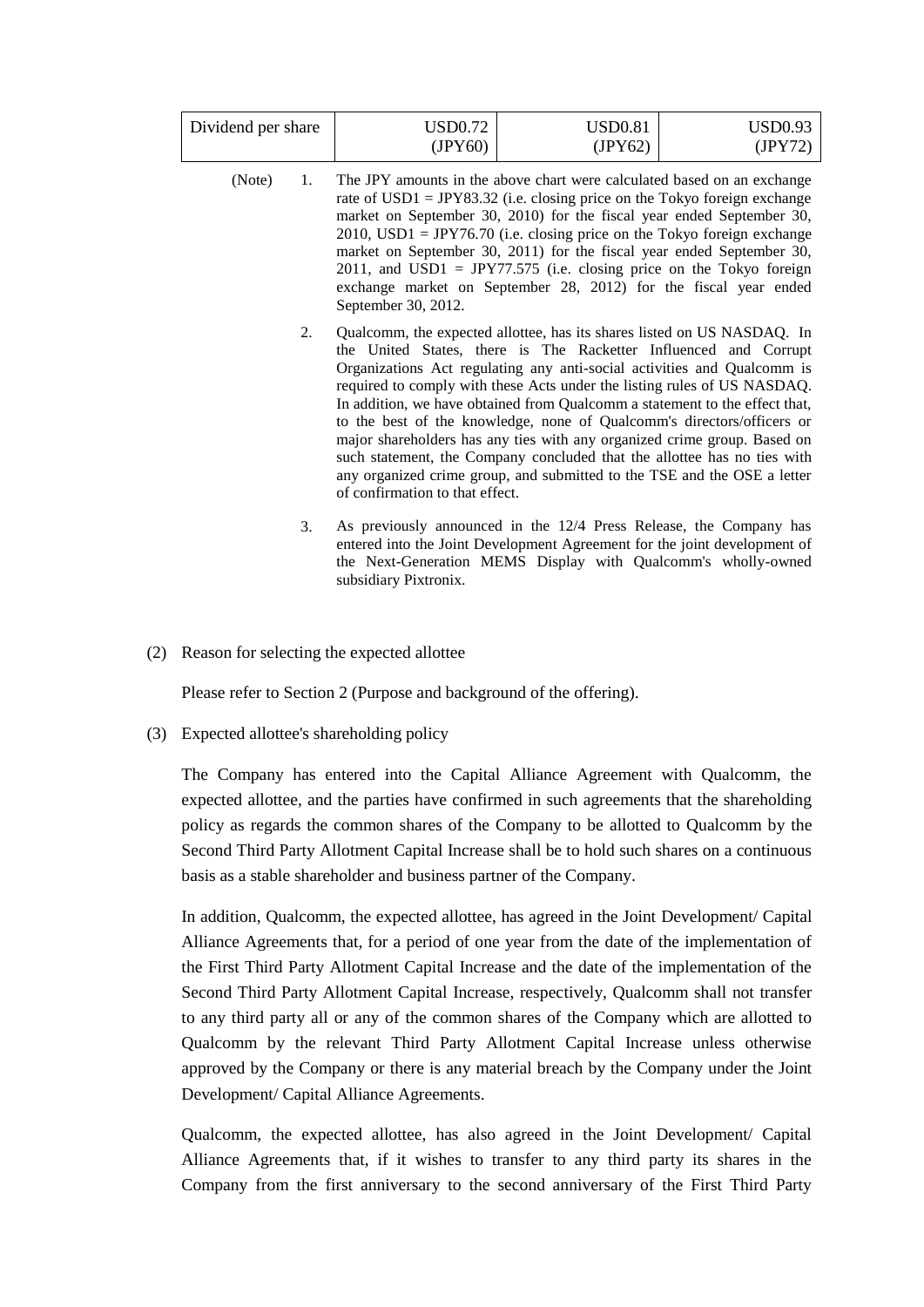Allotment Capital Increase or the Second Third Party Allotment Capital Increase, as appropriate, it shall, for any sale on the market, be subject to certain restrictions regarding the trading volume, and shall, for any sale off the market, give a 30 days prior notice to the Company and hold discussions with the Company for a certain period of time to determine the transferee that meets certain conditions and the terms and conditions of the sale, and if the Company designates a transferee, sell the shares to such designated transferee.

The Company also plans to obtain from Qualcomm, the expected allottee, a written promise to the effect that, in the event Qualcomm transfers all or any of the common shares of the Company it holds within a period of two years from the subscription payment date of the Second Third Party Allotment Capital Increase, then Qualcomm shall notify the Company of such transfer as well as file a report with the TSE and the OSE on the matters so notified to the Company and consent to the contents of such notice and report being made available to the public. Please note that such written promise has already been obtained for the First Third Party Allotment Capital Increase.

(4) Matters confirmed in relation to the existence of the assets necessary for the subscription payment by the expected allottee

The Company has reviewed the financial statements disclosed by Qualcomm, the expected allottee, including Qualcomm's most recent financial statements for the first quarter of the fiscal year ending September 30, 2013. According to Qualcomm's consolidated financial statements dated December 30, 2012, the total assets are USD44,841 million and the net assets are USD35,354 million, including cash and cash equivalents of USD4,293 million.

We therefore concluded that, as it can be confirmed from the above that Qualcomm has enough financial power, Qualcomm would have no problem in making the subscription payments for the Second Third Party Allotment Capital Increase.

### **7. Major shareholders and their respective shareholding ratio after the offering**

As regards the major shareholders and their respective shareholding ratio after the Second Third Party Allotment Capital Increase, such information will be disclosed when the number of shares to be newly issued becomes definite, since such number has not been determined yet.

### **8. Future outlook**

The Second Third Party Allotment Capital Increase will only have a minor effect on the Company's business results (on a consolidated basis) for the fiscal year ending March 31, 2013. With respect to the anticipated effect on the Company's business results (on a consolidated basis) for the fiscal year ending March 31, 2014, the relevant information will be disclosed as a part of the Company's estimated business results for that fiscal year. The Company will promptly make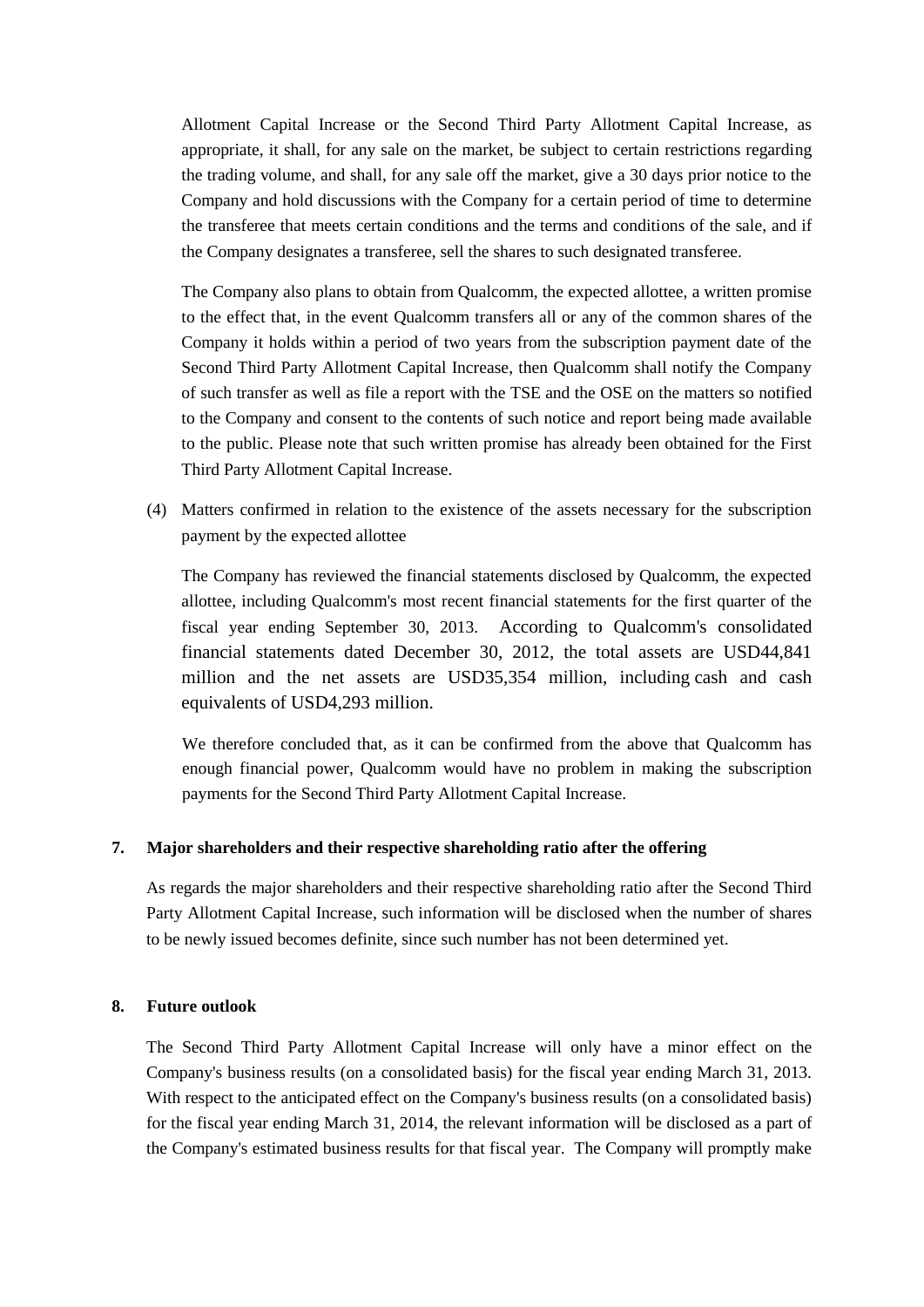any disclosure that becomes necessary in relation to the Second Third Party Allotment Capital Increase.

## **9. Matters regarding procedures required under the code of corporate conduct**

It cannot be determined whether or not the Second Third Party Allotment Capital Increase would require the procedure of obtaining the opinion of an independent third party and the procedure of confirming the intentions of the shareholders, which are set forth in Article 432 of the TSE's "Securities Listing Rules" and Article 2 of the OSE's "Rules Concerning Code of Corporate Conduct", since the number of shares to be issued for the Second Third Party Allotment Capital Increase has not been determined yet.

### **10. Status of business results and equity finance in the past three years**

| Fiscal year                          | Ended March 31, 2010 | Ended March 31, 2011 | Ended March 31, 2012 |
|--------------------------------------|----------------------|----------------------|----------------------|
| <b>Sales</b>                         | JPY2,755,948 mil     | JPY3,021,973 mil     | JPY2,455,850 mil     |
| Operating profit/loss                | JPY51,903 mil        | JPY78,896 mil        | - JPY37,552 mil      |
| Ordinary profit/loss                 | JPY30,995 mil        | JPY59,124 mil        | - JPY65,437 mil      |
| Current net<br>profit/loss           | JPY4,397 mil         | JPY19,401 mil        | - JPY376,076 mil     |
| Current net<br>profit/loss per share | <b>JPY4.00</b>       | JPY17.63             | $-$ JPY341.78        |
| Dividend per share                   | <b>JPY17.00</b>      | <b>JPY17.00</b>      | <b>JPY10.00</b>      |
| Net assets per share                 | JPY949.19            | JPY932.46            | <b>JPY568.83</b>     |

(1) Business results (on a consolidated basis) of the past three years

(2) Current status regarding number of issued shares and number of potential shares (as of March 21, 2013)

|                                                                                   | Number of<br>shares     | Percentage of the total number of<br>issued common shares as against<br>the total number of issued shares |
|-----------------------------------------------------------------------------------|-------------------------|-----------------------------------------------------------------------------------------------------------|
| Number of issued shares                                                           | 1,140,819,887<br>shares | 100.00%                                                                                                   |
| Number of potential shares at the current<br>conversion price (exercise price)    | 79,018,964<br>shares    | 6 ዓ%                                                                                                      |
| Number of potential shares at the<br>minimum conversion price (exercise<br>price) |                         |                                                                                                           |
| Number of potential shares at the<br>maximum conversion price (exercise<br>price) |                         |                                                                                                           |

- (3) Status regarding recent market price
	- (i) Status regarding the past 3 years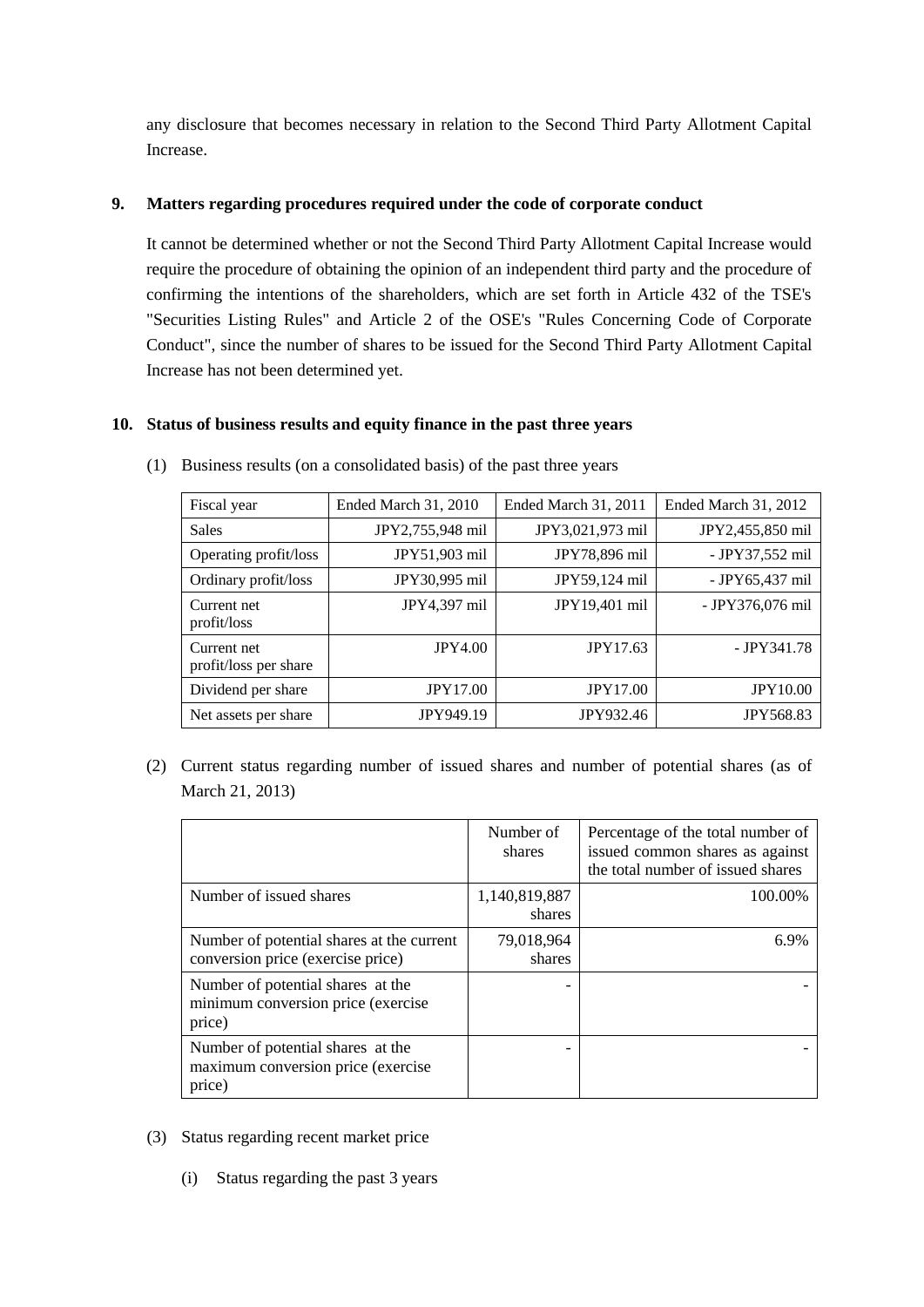| Fiscal year   | Ended March 31, 2010 | Ended March 31, 2011 | Ended March 31, 2012 |
|---------------|----------------------|----------------------|----------------------|
| Opening price | 799 yen              | $1,172$ yen          | $824$ yen            |
| High price    | $1,253$ yen          | $1,260$ yen          | 842 yen              |
| Low price     | 771 yen              | $626$ yen            | $467$ yen            |
| Closing price | $1,169$ yen          | $825$ yen            | $604 \text{ yen}$    |

(Note) The above stock prices are those of the First Division of the TSE.

### (ii) Status regarding the past 6 months

|               | Oct       | <b>Nov</b> | Dec               | Jan       | Feb       | Mar        |
|---------------|-----------|------------|-------------------|-----------|-----------|------------|
| Opening price | $195$ yen | $167$ yen  | $170 \text{ yen}$ | $310$ yen | $326$ yen | $295$ yen  |
| High price    | $198$ yen | $181$ yen  | 372 yen           | $352$ yen | $357$ yen | $356$ ]yen |
| Low price     | $142$ yen | $142$ yen  | $170 \text{ yen}$ | $281$ yen | $286$ yen | $294$ yen  |
| Closing price | $172$ yen | 172 yen    | $303$ yen         | $311$ yen | $294$ yen | $308$ yen  |

(Note 1) The above stock prices are those of the First Division of the TSE.

(Note 2) The stock prices for March are the stock prices as of March 21 2013.

(iii) Market price as of the trading day immediately preceding the date of resolution for the issue of new shares

|               | As of March 21, 2013 |
|---------------|----------------------|
| Opening price | $309$ yen            |
| High price    | $310$ yen            |
| Low price     | $306$ yen            |
| Closing price | $308$ yen            |

(4) Status regarding equity finance in the past three years

The 2012/3/27 Resolved Third Party Allotment Capital Increase (subscription payment period: May 31, 2012 to March 26, 2013) was publicly announced on March 27, 2012, but no subscription payment has been made yet, and the Company is still holding discussions with the allottee.

The Company also made a public announcement of the 2013/3/6 Resolved Third Party Allotment Capital Increase (subscription payment date: March 28, 2013), but no subscription payment has been made yet.

Please note that the subscription payment has been completed for the First Third Party Allotment Capital Increase.

The general terms and conditions of offering for each third party allotment capital increase at the time of its public announcement are as follows:

<2012/3/27 Resolved Third Party Allotment Capital Increase>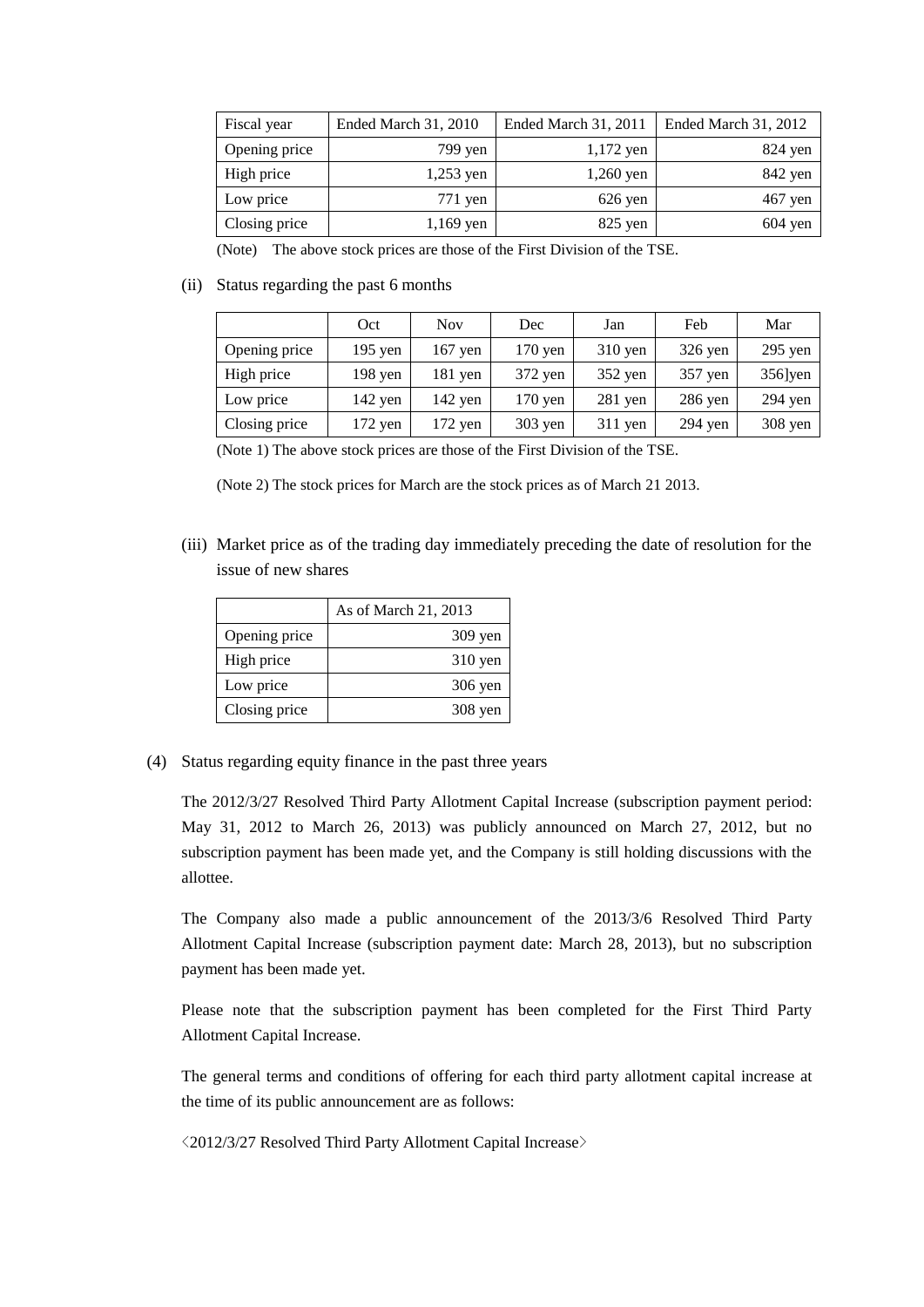| Subscription payment period:                                             | May 31, 2012 to March 26, 2013                                                                                                                                                      |  |  |
|--------------------------------------------------------------------------|-------------------------------------------------------------------------------------------------------------------------------------------------------------------------------------|--|--|
| Amount of funds to be raised:                                            | 66,466,950,000 yen (Estimated net amount after<br>deduction)                                                                                                                        |  |  |
| Issue price:                                                             | 550 yen per share                                                                                                                                                                   |  |  |
| Total number of issued shares at the<br>time of the offering:            | 1,110,699,887 shares                                                                                                                                                                |  |  |
| Number of shares to be issued by the<br>offering:                        | 121,649,000 shares                                                                                                                                                                  |  |  |
| Total number of issued shares after<br>the offering:                     | 1,232,348,887 shares                                                                                                                                                                |  |  |
| Expected allottees:                                                      | Hon Hai Precision Industry, Co., Ltd.                                                                                                                                               |  |  |
|                                                                          | 50,000,000 shares                                                                                                                                                                   |  |  |
|                                                                          | FOXCONN TECHNOLOGY Co., Ltd.                                                                                                                                                        |  |  |
|                                                                          | 8,029,000 shares                                                                                                                                                                    |  |  |
|                                                                          | FOXCONN (FAR EAST) Limited                                                                                                                                                          |  |  |
|                                                                          | 31,143,000 shares                                                                                                                                                                   |  |  |
|                                                                          | Q-Run Holdings Limited<br>32,477,000 shares                                                                                                                                         |  |  |
| Initial purpose of use of the funds as<br>intended at the time of issue: | Investments in the upgrading/streamlining of<br>LCD products production facilities related to<br>mobile equipment and the adoption of new<br>technology for liquid crystal display. |  |  |
| Timing of use of funds as intended at<br>the time of issue:              | May 2012 to April 2014                                                                                                                                                              |  |  |
| Current status regarding<br>appropriation:                               | N/A                                                                                                                                                                                 |  |  |

# $\langle$  First Third Party Allotment Capital Increase $\rangle$

| Subscription payment date:                                               | December 27, 2012                                                                                                 |  |
|--------------------------------------------------------------------------|-------------------------------------------------------------------------------------------------------------------|--|
| Amount of funds to be raised:                                            | 4,711,680,000 yen (Estimated net<br>amount after deduction)                                                       |  |
| Issue price:                                                             | 164 yen per share                                                                                                 |  |
| Total number of issued shares at the time of<br>the offering:            | 1,110,699,887 shares                                                                                              |  |
| Number of shares to be issued by the<br>offering:                        | 30,120,000 shares                                                                                                 |  |
| Total number of issued shares after the<br>offering:                     | 1,140,819,887 shares                                                                                              |  |
| Expected allottees:                                                      | Qualcomm Incorporated 30,120,000 shares                                                                           |  |
| Initial purpose of use of the funds as<br>intended at the time of issue: | Development costs and development-<br>related capital investments for the Next-<br><b>Generation MEMS Display</b> |  |
| Timing of use of funds as intended at the<br>time of issue:              | December 2012 to March 2013                                                                                       |  |
| Current status regarding appropriation:                                  | Funds are being appropriated according<br>to the initial plan.                                                    |  |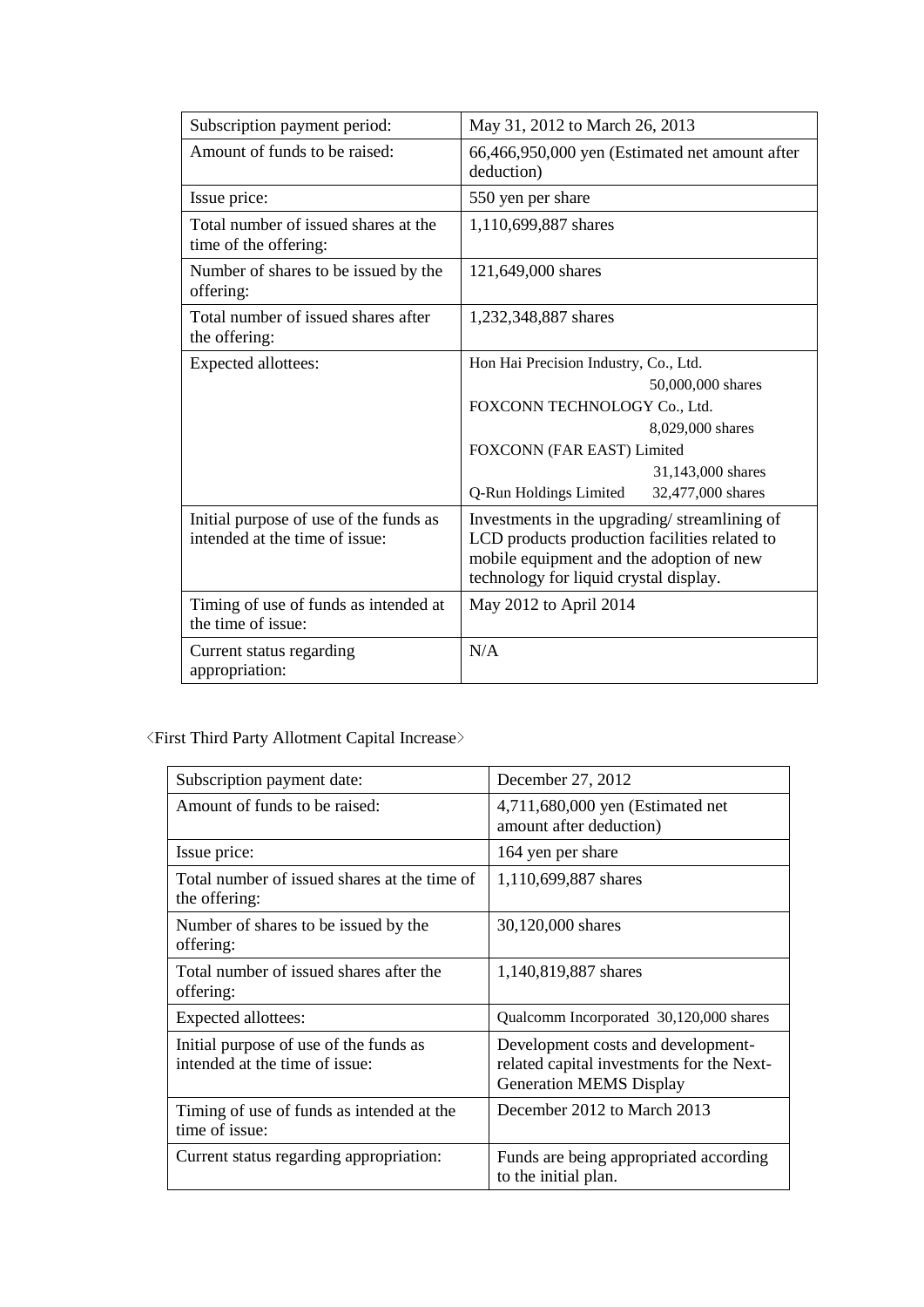<2013/3/6 Resolved Third Party Allotment Capital Increase>

| Subscription payment date:                                               | March 28, 2013                                                                                                                                                                                                                     |  |
|--------------------------------------------------------------------------|------------------------------------------------------------------------------------------------------------------------------------------------------------------------------------------------------------------------------------|--|
| Amount of funds to be raised:                                            | 10,134,160,000 yen (Estimated net<br>amount after deduction)                                                                                                                                                                       |  |
| Issue price:                                                             | 290 yen per share                                                                                                                                                                                                                  |  |
| Total number of issued shares at the time of<br>the offering:            | 1,140,819,887 shares                                                                                                                                                                                                               |  |
| Number of shares to be issued by the<br>offering:                        | 35,804,000 shares                                                                                                                                                                                                                  |  |
| Total number of issued shares after the<br>offering:                     | 1,176,623,887 shares                                                                                                                                                                                                               |  |
|                                                                          |                                                                                                                                                                                                                                    |  |
| Expected allottee:                                                       | Samsung Electronics Japan Co., Ltd.<br>35,804,000 shares                                                                                                                                                                           |  |
| Initial purpose of use of the funds as<br>intended at the time of issue: | Adoption of new technology to achieve<br>high-resolution and investments, etc. for<br>the streamlining of LCD manufacturing<br>facilities relating to mobile equipment<br>such as tablet terminals and hig-<br>resolution laptops. |  |
| Timing of use of funds as intended at the<br>time of issue:              | April 2013 to March 2015                                                                                                                                                                                                           |  |

### **11. General terms and conditions of the issue of new shares**

| Number of shares offered:             | TBD (Note 1) |
|---------------------------------------|--------------|
| Subscription payment amount:          | TBD (Note 2) |
| Total subscription payment<br>amount: | TBD (Note 3) |
| Amount of increase in capital:        | TBD (Note 4) |
| Amount of increase in capital         | TBD (Note 5) |
|                                       | reserve:     |

- (6) Method of offering/allotment (allottee and number of shares to be allotted):
- (7) Subscription payment date: June 28, 2013 (Note 6)
	-

be allotted to Qualcomm).

(8) Other \* It is conditional upon the securities registration statement for the Second Third Party Allotment Capital Increase and the amendment to the securities registration statement for the Second Third Party Allotment Capital Increase (as required under the Financial Instruments and Exchange Law) becoming effective.

Third party allotment (All of the shares issued will

\* The terms and conditions of the Second Third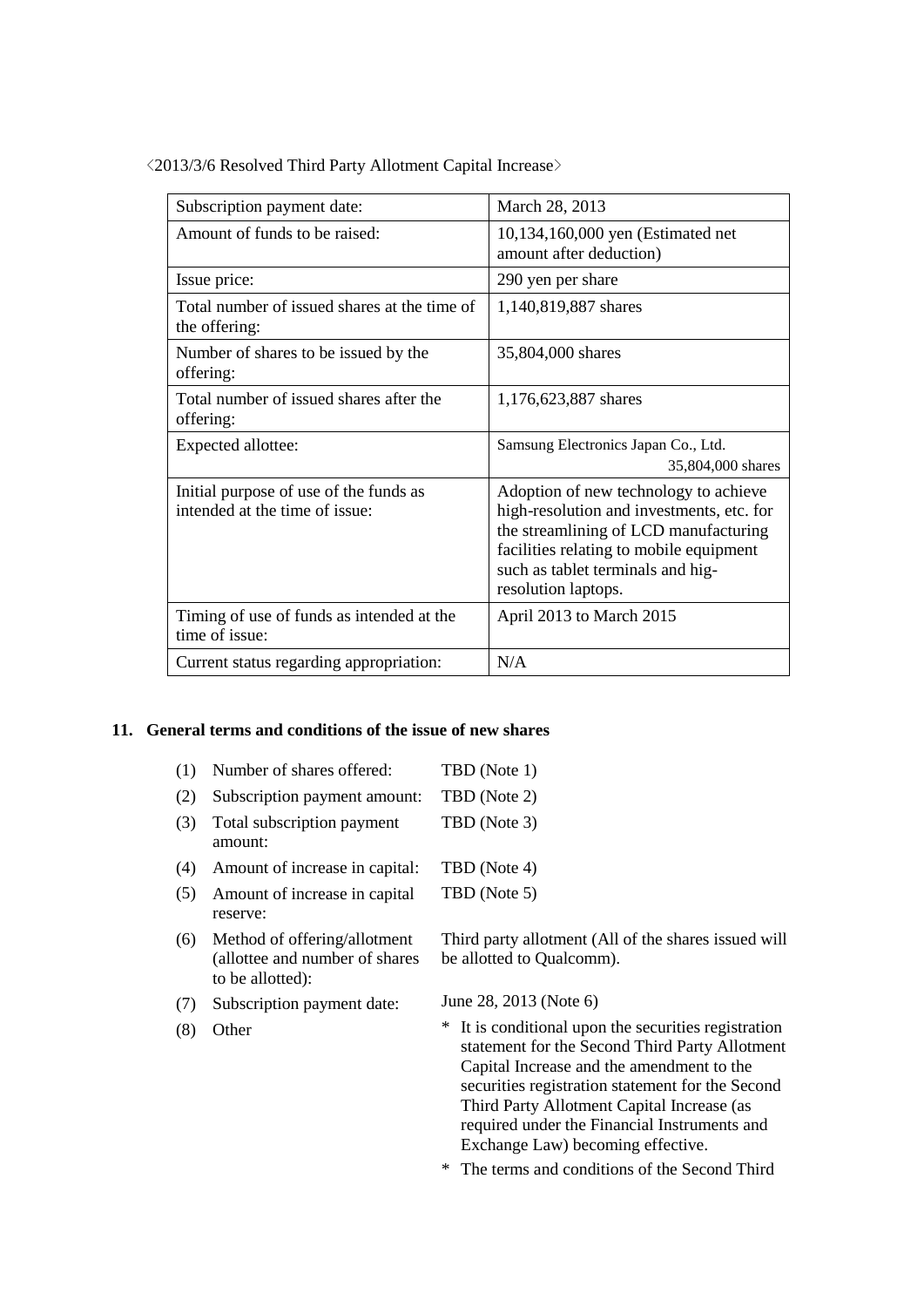Party Allotment Capital Increase were determined by the resolution passed at the Board Meeting, but the number of shares to be issued and the subscription payment date were not determined and, as such, with respect to the Second Third Party Allotment Capital Increase, the "board resolution to determine matters regarding the issue of shares" as required under Article 199, Paragraph 1 of the Companies Act has not been fully obtained. Such board resolution required under Article 199, Paragraph 1 of the Companies Act will be obtained for the Second Third Party Allotment Capital Increase as soon as the number of shares to be issued and the subscription payment date become fixed after the Major Conditions Precedent to Additional Investment are fulfilled.

- \* Under the Joint Development/ Capital Alliance Agreements, Qualcomm is obligated to make the subscription payment by the subscription payment date, only if all of the Major Conditions Precedent to Additional Investment are satisfied. If any of the Major Conditions Precedent to Additional Investment is not satisfied and there are clearly no prospects for a successful research/development of the Next-Generation MEMS Display, the Second Third Party Allotment Capital Increase will not be conducted.
- (Note) 1. "Number of shares offered" will be calculated by dividing the Estimated Total Issue Price by the "issue price" per share (Please refer to Note 2 below for the meaning of the "issue price"). A fraction of less than 1,000 shares shall be rounded down to the nearest sum. In addition, if the number of shares to be issued under the Second Third Party Allotment Capital Increase together with the number of the issued under the First Third Party Allotment Capital Increase exceeds 10% of the total number of the outstanding shares of the Company, the Company will discuss with the allottee. This is the same calculation formula as that used for the Former Second Third Party Allotment Capital Increase.
	- 2. The subscription payment amount is equal to the issue price and the issue price was determined as follows at the Board Meeting.

The "subscription payment amount" shall be equivalent to the simple average (with any fraction of less than one whole yen rounded down to the nearest whole yen) of the closing price of the Company's shares traded on the Tokyo Stock Exchange for 20 business days up to 2 business days before the Major Conditions Precedent Satisfaction Date. This is the same calculation formula as that used for the Former Second Third Party Allotment Capital Increase.

- 3. This will be calculated by multiplying the subscription payment amount (Note 2) by the number of shares offered (Note 1).
- 4. This will be calculated by dividing the total subscription payment amount (Note 3) by 2 (with any fraction of less than one whole yen rounded up to the nearest whole yen).
- 5. This will be calculated by deducting the amount of increase in capital (Note 4) from the total subscription payment amount (Note 3).